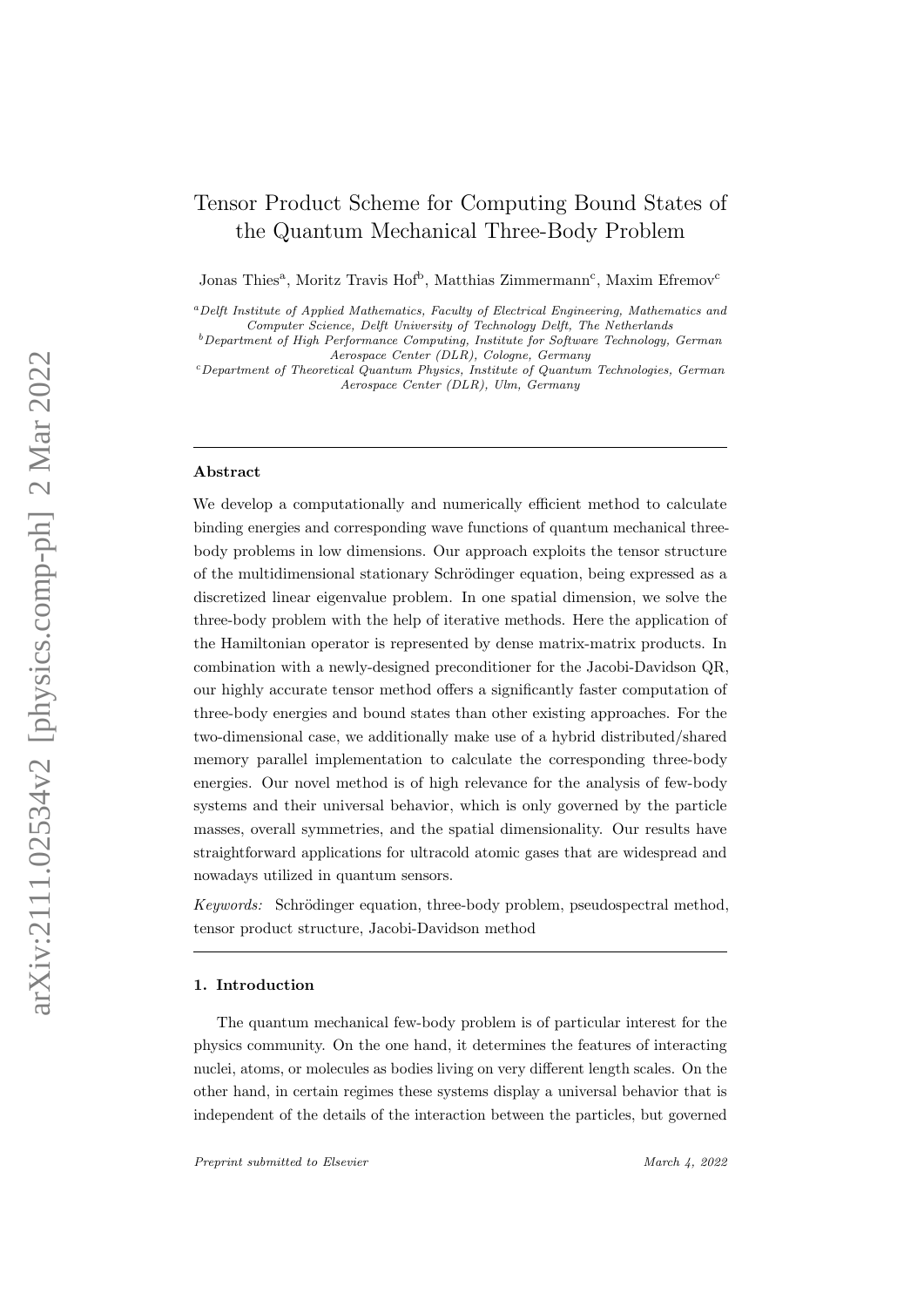by the particle masses, overall symmetries, as well as the dimensionality of space. The complexity and beauty of this problem has motivated numerous researchers to explore these systems by using theoretical, numerical, and experimental approaches.

An outstanding example for the above mentioned type of universality is the Efimov effect [\[1,](#page-16-0) [2\]](#page-16-1), describing the emergence of an infinite sequence of universal states of three bosonic particles with s-wave resonant pair interactions in three dimensions. Lower dimensional systems, such as three fermionic particles confined to two dimensions, also display surprising universal phenomena like the so-called "super Efimov effect" [\[3,](#page-16-2) [4,](#page-16-3) [5,](#page-16-4) [6\]](#page-16-5).

In addition, also mass-imbalanced three-body systems can be governed by universal features. Recently, it has been demonstrated that a heavy–heavy–light system confined to one dimension (1D) displays universality not only in the discrete spectrum [\[7,](#page-17-0) [8\]](#page-17-1), but also in the continuum [\[9\]](#page-17-2). Here universal three-body energies and wave functions emerge once the heavy-light interactions are tuned towards the ground- or exited-state threshold, respectively, that is the binding energy of the ground or exited state in the heavy-light system approaches zero. In this limit, the three-body binding energies and wave functions for arbitrary short-range heavy-light interactions converge to the respective ones for the zero-range interaction.

In order to provide an accurate description of the universal behavior in these and higher-dimensional systems, novel analytical and numerical tools are required. For instance, in Ref. [\[7\]](#page-17-0) three-body energies and the corresponding wave functions of the bound states are computed with the pseudo-spectral method [\[10,](#page-17-3) [11\]](#page-17-4), where the Hamiltonian is represented by a sparse matrix. Then the Krylov subspace method is applied to determine lowest eigenvalues and the corresponding eigenvectors. However, with an increasing number of grid points in each dimension, the matrices and vectors grow rapidly: the three-body problem in d space dimensions yields a 2d-dimensional linear eigenvalue problem after removing the center-of-mass degree of freedom. When discretized with  $n$ grid points in each direction, a single vector representing the three-body wave function has the size  $n^{2d}$ . The pseudo-spectral discretization used in [\[7\]](#page-17-0) also leads to  $\mathcal{O}(n^{2d-1})$  dense blocks in the sparse matrix representation of the Hamiltonian, each of size  $n \times n$ . Thus, such an approach is severely limited by the 'curse of dimensionality'.

In this article, we present a novel computational approach to analyze threebody problems with local two-body interactions in 1D and 2D. In particular, we exploit the tensor product structure of the problem and avoid to store redundant blocks of the matrix. In this way, we achieve a very high computational efficiency. In order to accelerate the convergence compared to the Krylov method used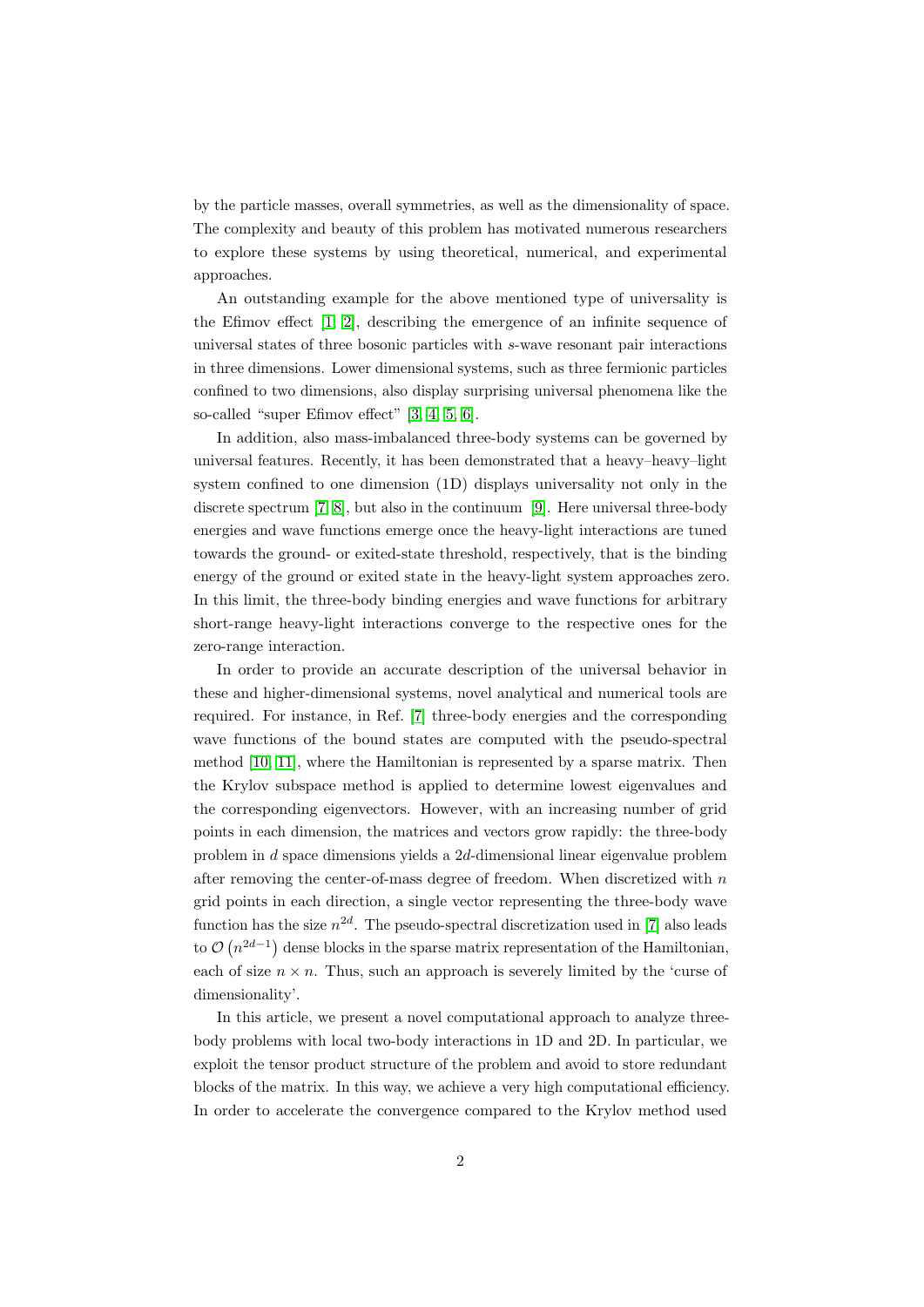in Ref. [\[7\]](#page-17-0), we utilize the Jacobi-Davidson iteration scheme and introduce a preconditioner for the 1D three-body system. By extending our approach to the 2D case, we show for the first time the universal behavior of the heavy-heavy-light three-body system when the ground-state energy of the heavy-light subsystems approaches zero. The methods and results presented in this article constitute the first steps towards the ab-initio simulation of quantum systems in 2D and 3D with a larger number of particles involved.

Our article is structured as follows. In Section [2](#page-2-0) we introduce quantum mechanical few-body systems in 1D as well as 2D and present the corresponding eigenvalue equations determining the energies and stationary wave functions. In Section [3](#page-4-0) we describe the discretization scheme and explain how it naturally enables a tensor formulation of the Hamiltonian operator. The Jacobi-Davidson iteration scheme is revisited in Section [4.](#page-7-0) In addition, the implementation of the discretized operators in 1D and 2D are discussed in terms of hardware efficiency. For the 1D case, we devise a novel preconditioning technique to accelerate the convergence of the Jacobi-Davidson method, and successfully determine the eigenpairs corresponding to the three-body bound states. Numerical results presented in Section [5](#page-9-0) show the superior performance and convergence properties of our method in 1D and 2D. Moreover, we show the universal behavior of the three-body system in 2D. Finally, we provide in Section [6](#page-15-0) concluding remarks and indicate directions of future research.

### <span id="page-2-0"></span>2. Few-body systems

First, we consider a system composed of two interacting particles, a heavy one of mass  $M$  and a light one of mass  $m$ . In dimensionless units, the relative motion of these quantum particles is governed by the stationary Schrödinger equation

<span id="page-2-2"></span>
$$
\left[ -\frac{1}{2}\Delta_{\vec{\xi}} - v_0 f(\xi) \right] \psi^{(2)}(\vec{\xi}) = \mathcal{E}^{(2)} \psi^{(2)}(\vec{\xi}) \tag{1}
$$

for the wave function  $\psi^{(2)}(\vec{\xi})$  and two-particle energy  $\mathcal{E}^{(2)}$ , where  $\Delta_{\vec{\xi}}$  denotes the Laplace operator with respect to the relative coordinate  $\vec{\xi}$ . Here, we have assumed that the interaction of the two particles is described by an attractive potential  $-v_0 f(\xi)$  of magnitude  $v_0 > 0$  and shape  $f(\xi)$  as a function of the relative distance  $\xi \equiv \left| \vec{\xi} \right|$ .

Next, we turn to the mass-imbalanced three-body system displayed in Fig. [1](#page-3-0) and confined to (a) one or (b) two spatial dimensions. This system is described by the dimensionless form of the stationary Schrödinger equation

<span id="page-2-1"></span>
$$
\left[ -\frac{\alpha_x}{2} \Delta_{\vec{x}} - \frac{\alpha_y}{2} \Delta_{\vec{y}} + V(\vec{x}, \vec{y}) \right] \psi = \mathcal{E} \psi \tag{2}
$$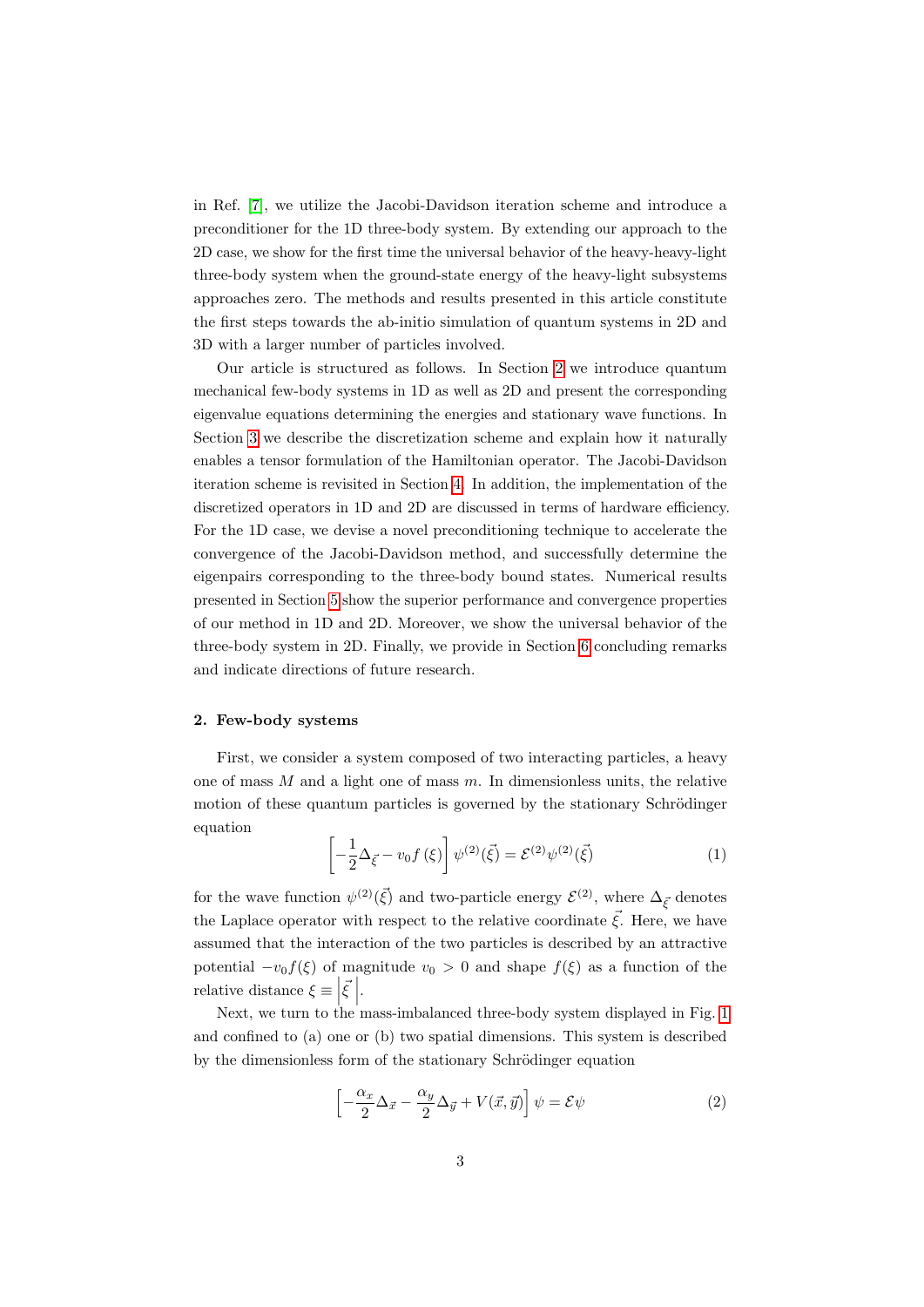<span id="page-3-0"></span>

Figure 1: Three-body system consisting of two heavy particles of mass  $M$  and a light one of mass  $m$  confined to (a) one or (b) two spatial dimensions. We only allow for interactions between heavy and light particles, as indicated by the gray ellipses, and describe the system in terms of the Jacobi coordinates  $\vec{x}$  and  $\vec{y}$ , where C denotes the center-of-mass of the two heavy particles.

for the three-particle wave function  $\psi = \psi(\vec{x}, \vec{y})$  corresponding to the threeparticle energy  $\mathcal{E}$ , as introduced in more detail in Refs. [\[7,](#page-17-0) [9\]](#page-17-2) for the onedimensional case. Here  $\Delta_{\vec{x}}$  and  $\Delta_{\vec{y}}$  denote the Laplace operator with respect to the relative coordinate vectors  $\vec{x}$  and  $\vec{y}$ , respectively. The positive coefficients  $\alpha_x = 2/(1+\alpha)$  and  $\alpha_y = (1+2\alpha)/(2+2\alpha)$  are determined by the mass ratio  $\alpha \equiv M/m$  of the heavy and light particle.

For the case of non-interacting heavy particles, the interaction term  $V(\vec{x}, \vec{y})$ in Eq. [\(2\)](#page-2-1) reads

<span id="page-3-1"></span>
$$
V(\vec{x}, \vec{y}) = -v_0 f\left(\left|\vec{x} + \frac{1}{2}\vec{y}\right|\right) - v_0 f\left(\left|\vec{x} - \frac{1}{2}\vec{y}\right|\right),\tag{3}
$$

where  $-v_0f(\xi)$  models the interaction potential between the light particle and each heavy one. Here  $|\vec{x} \pm \vec{y}/2|$  is the respective relative distance in (a) one or (b) two spatial dimensions, as shown in Fig. [1.](#page-3-0)

Our scheme to solve the three-body problem, Eq. [\(2\)](#page-2-1), consists of several steps. First, we choose a particular binding energy  $\mathcal{E}_0^{(2)}$  for the two-body system of the heavy and light particle. Then we determine the corresponding depth  $v_0$  of the potential  $-v_0f(\xi)$  such that the two-body Schrödinger equation [\(1\)](#page-2-2) has the ground state solution with energy  $\mathcal{E}^{(2)} = \mathcal{E}_0^{(2)}$ . Next, we solve the three-body Schrödinger equation [\(2\)](#page-2-1) for this particular potential depth  $v_0$  and select solutions with an energy  $\mathcal E$  smaller than the two-body threshold given by  $\mathcal{E}_0^{(2)}$ . In this way, we determine the wave functions  $\psi(\vec{x}, \vec{y})$  and corresponding energies  $\mathcal E$  of the *three-body bound states* associated with this particular two-body interaction.

In physics, most two-body potentials vanish either exponentially or polynomially as  $\xi \to \infty$ . In the present article, we consider both cases and focus on an attractive potential of Gaussian shape

<span id="page-3-2"></span>
$$
f_{\mathcal{G}}(\xi) = \exp\left(-\xi^2\right) \tag{4}
$$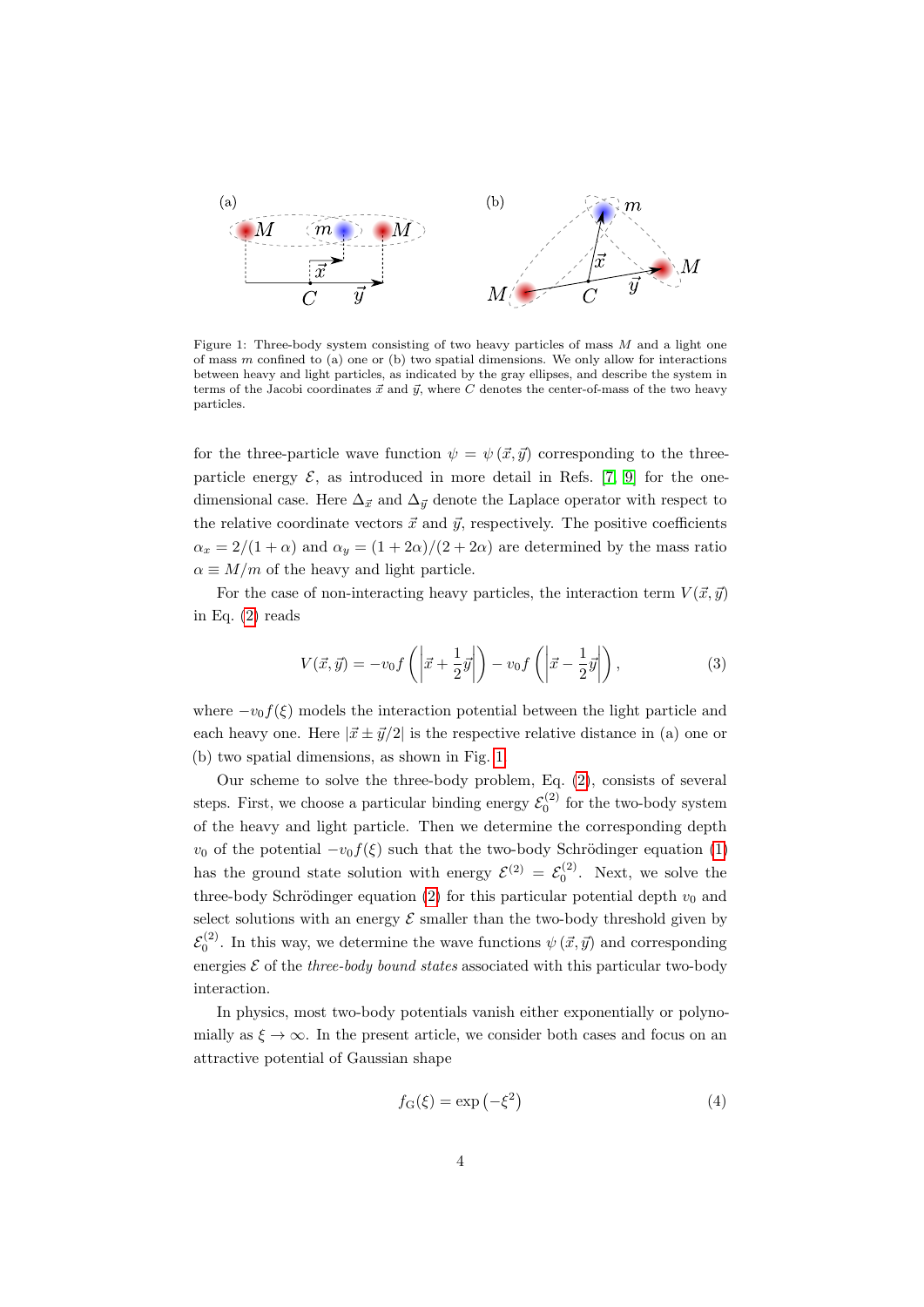and a potential whose shape

<span id="page-4-2"></span>
$$
f_{\rm L}(\xi) = \frac{1}{(1 + \xi^2)^3} \tag{5}
$$

is determined by the cube of a Lorentzian. However, we emphasize that our approach is also valid for potentials that feature a different shape as a function of the relative coordinate  $\bar{\xi}$ .

# <span id="page-4-0"></span>3. Discretization and tensor formulation

In this section, we briefly describe the discretization of the three-body Schrödinger equation by pseudo-spectral methods and, in particular, the Lagrangemesh method [\[12\]](#page-17-5). In contrast to finite difference or finite element methods, pseudo-spectral methods lead to dense matrices for one-dimensional problems. As a consequence, we obtain a faster convergence rate with respect to the number of grid points which is geometric on a finite domain and usually subgeometric on an infinite domain [\[10\]](#page-17-3).

Since the three-body Hamiltonian is multi-dimensional, we aim to exploit its tensor structure when implementing the matrix-vector multiplication in an iterative eigenvalue solver. Our tensor method drastically reduces the memory requirement for the operator when solving higher-dimensional eigenvalue problems.

# 3.1. Discretization

We apply a pseudo-spectral method to build a matrix representation of the Schrödinger equation  $(2)$  of the three-body problem. For this purpose, we consider Chebyshev polynomials as basis functions on a finite domain in each dimension. The corresponding grid points are then associated with the roots of the Chebyshev polynomials. By using an algebraic map [\[10,](#page-17-3) [13\]](#page-17-6), we project these grid points to the infinite real domain.

After discretization, the Schrödinger equation  $(2)$  takes the form

<span id="page-4-1"></span>
$$
H\vec{\psi} = \mathcal{E}\vec{\psi},\tag{6}
$$

which is a linear eigenvalue problem for the matrix  $H$  with eigenvalue  $\mathcal E$  and eigenvector  $\vec{\psi}$ .

For the one-dimensional three-body problem, the eigenvector

$$
\vec{\psi}^{(1D)} \equiv {\psi_{0,0}, \psi_{0,1}, \dots, \psi_{0,N_{y_1}-1}, \psi_{1,0}, \dots, \psi_{N_{x_1}-1,N_{y_1}-1}}^T \tag{7}
$$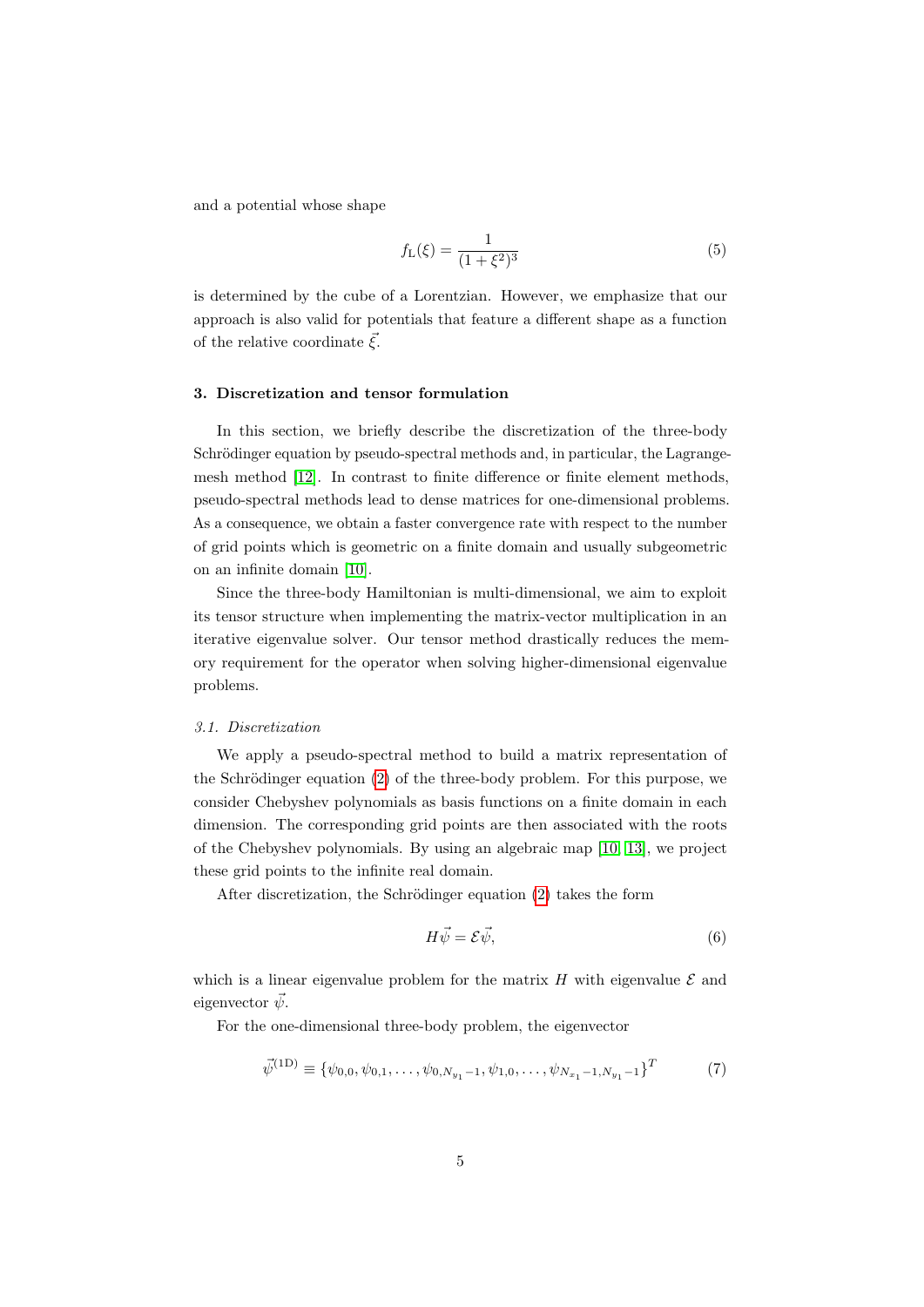corresponds to the wave function  $\psi(\vec{x}, \vec{y}) = \psi^{(1D)}(x_1, y_1)$  in Eq. [\(2\)](#page-2-1) evaluated at the grid points  $(x_1^{(i)}, y_1^{(j)})$ , yielding the entries  $\psi_{i,j} = \psi^{(1D)}(x_1^{(i)}, y_1^{(j)})$  with  $i = 0, 1, \ldots, N_{x_1} - 1$  and  $j = 0, 1, \ldots, N_{y_1} - 1$ . Here  $N_{x_1}$  and  $N_{y_1}$  denote the number of grid points in the respective direction.

The matrix  $H$  in Eq. [\(6\)](#page-4-1) reads

<span id="page-5-0"></span>
$$
H^{(1D)} = -\frac{\alpha_x}{2} \left( D_{x_1x_1} \otimes \mathbb{I}_{y_1} \right) - \frac{\alpha_y}{2} \left( \mathbb{I}_{x_1} \otimes D_{y_1y_1} \right) + v_0(F_+ + F_-). \tag{8}
$$

Here  $D_{x_1x_1}$  and  $D_{y_1y_1}$  are dense (generally non-symmetric) matrices with sizes  $N_{x_1} \times N_{x_1}$  and  $N_{y_1} \times N_{y_1}$  corresponding to the partial second derivatives  $\partial^2/\partial x_1^2$ and  $\partial^2/\partial y_1^2$  from the Laplace operators  $\Delta_{\vec{x}}$  and  $\Delta_{\vec{y}}$  in Eq. [\(2\)](#page-2-1), respectively. Moreover,  $\mathbb{I}_{x_1}$  and  $\mathbb{I}_{y_1}$  denote the identity matrices of corresponding size. In addition, the diagonal matrices  $F_{\pm}$  result from evaluating the functions  $f(|\vec{x} \pm \vec{y}/2|)$ in Eq. [\(3\)](#page-3-1) at the grid points  $x_1^{(i)}$  and  $y_1^{(j)}$ . More details on the discretization procedure and the exact form of the matrices in Eq. [\(8\)](#page-5-0) can be found in Appendix B of Ref. [\[7\]](#page-17-0).

Similarly, for the three-body problem in two dimension we perform a discretization of the wave function  $\psi(\vec{x}, \vec{y}) = \psi^{(2D)}(x_1, x_2, y_1, y_2)$  with respect to the grid points  $(x_1^{(i)}, x_2^{(j)}, y_1^{(k)}, y_2^{(l)})$ . The matrix H in Eq. [\(6\)](#page-4-1) then reads

$$
H^{(\text{2D})} = -\frac{\alpha_x}{2} \left[ (\bm{D}_{x_1x_1} + \bm{D}_{x_2x_2}) \otimes \mathbb{I}_y \right] - \frac{\alpha_y}{2} \left[ \mathbb{I}_x \otimes (\bm{D}_{y_1y_1} + \bm{D}_{y_2y_2}) \right] + v_0 \left( \bm{F}_+ + \bm{F}_- \right), \tag{9}
$$

where  $D_{x_1x_1} = (D_{x_1x_1} \otimes \mathbb{I}_{x_2}), D_{x_2x_2} = (\mathbb{I}_{x_1} \otimes D_{x_2x_2}), \mathbb{I}_x = \mathbb{I}_{x_1} \otimes \mathbb{I}_{x_2},$  etc. Also here the diagonal matrices  $\mathbf{F}_{\pm}$  result from evaluating the function  $f(|\vec{x} \pm \vec{y}/2|)$ in Eq. [\(3\)](#page-3-1) at the corresponding grid points.

#### <span id="page-5-3"></span>3.2. Operator application for the 1D case

When using an iterative method for solving the linear eigenvalue problem given by the discretized Schrödinger equation  $(6)$ , only the effect of the linear operator on a given vector has to be implemented. Our 1D Hamiltonian  $H^{(1D)}$ , Eq. [\(8\)](#page-5-0), can be abstractly written in the form

<span id="page-5-2"></span><span id="page-5-1"></span>
$$
T_{V,a_1,a_2} = a_1 (C_1 \otimes \mathbb{I}_2) + a_2 (\mathbb{I}_1 \otimes C_2) + V \tag{10}
$$

with  $C_1 = D_{x_1x_1}$ ,  $C_2 = D_{y_1y_1}$ , and a sparse (in our case diagonal) matrix  $V = v_0(F_+ + F_-)$ . Note that we do not assume any structure for the potential operator V, in particular, it does not have to be of tensor structure  $\mathbb{I}_1 \otimes A_1 + A_2 \otimes \mathbb{I}_2$ with matrices  $A_1$  and  $A_2$ .

The application of the operator  $T_{V,a_1,a_2}$ , Eq. [\(10\)](#page-5-1), to a vector w can be efficiently implemented by using dense matrix-matrix products. Let  $C_1 \in$  $\mathbb{R}^{N_1 \times N_1}$ ,  $C_2 \in \mathbb{R}^{N_2 \times N_2}$ ,  $w \in \mathbb{R}^{N_1 N_2}$ , and  $W = \text{reshape}(w, N_2, N_1)$  denote the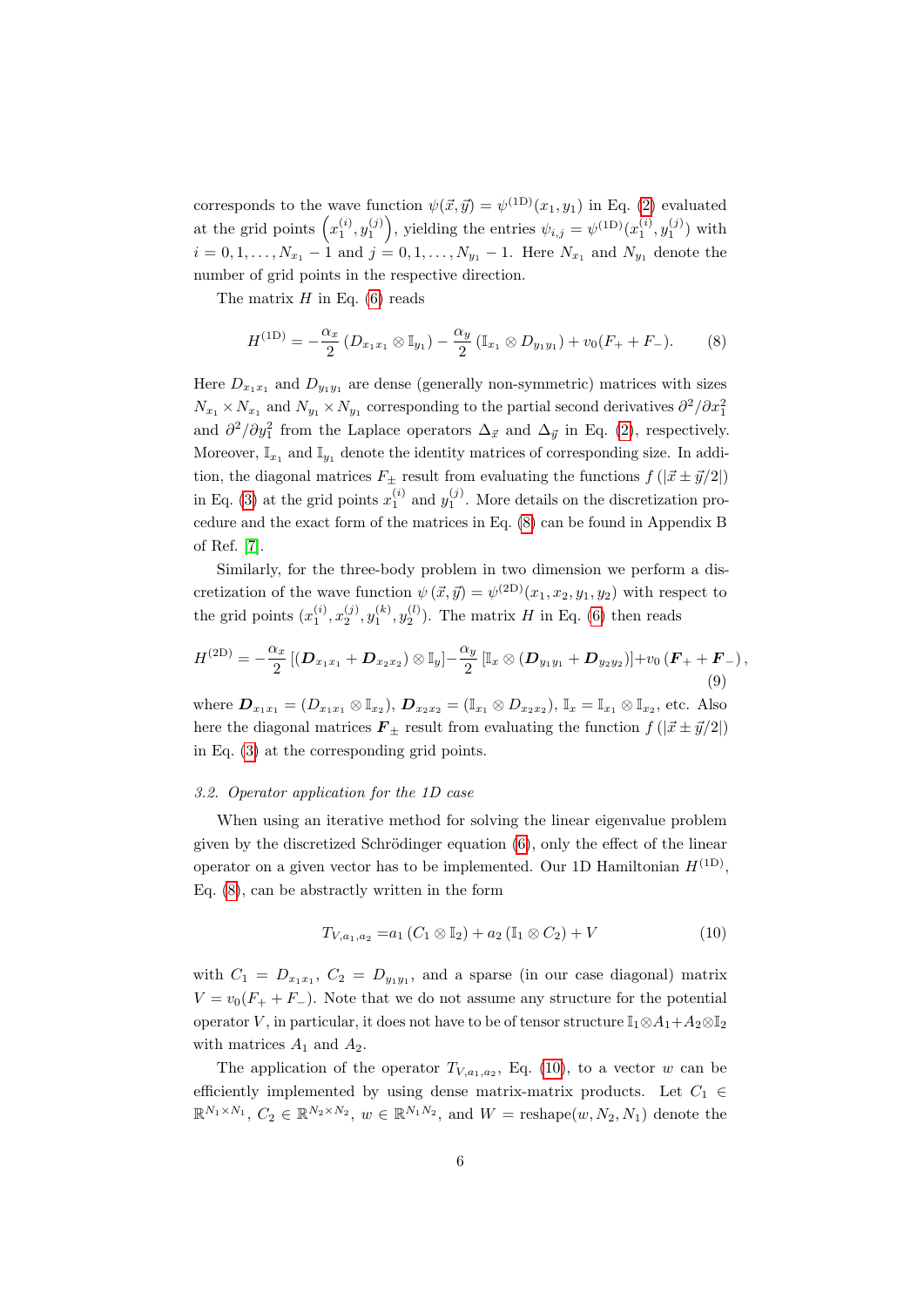interpretation of w as an  $N_2 \times N_1$  matrix. Then we have

<span id="page-6-0"></span>
$$
T_{V,a_1,a_2} \cdot w = \text{reshape}\left(a_2 C_2 \cdot W + a_1 W \cdot C_1^T, N_1 N_2, 1\right) + V \cdot w,\tag{11}
$$

where the reshape operation is used to interpret the resulting  $N_2 \times N_1$ -matrix as a vector of length  $N_1N_2$ . Here we emphasize that reshape does not incur any data movement, namely it is just a re-interpretation of a vector as a matrix stored in column-major ordering, and vice versa.

Assuming that  $N_{x_1} = N_{y_1} = n$ , the storage requirement of the Hamiltonian operator in 1D is now only  $\mathcal{O}(n^2)$ , as compared to  $\mathcal{O}(n^3)$  when storing it in a sparse matrix format. The performance of the  $\mathcal{O}(n^3)$  arithmetic operations is limited by the floating point units of the hardware (compute bound). In general, an operation is compute bound if the arithmetic intensity  $I_c$ , defined as the ratio of required floating point operations (flops) and bytes of memory transferred, is larger than the machine balance  $I_M$ , defined as the ratio of the peak floating point performance and the memory bandwidth of the hardware.

For our matrix-matrix products,  $I_c = \mathcal{O}(n)$  byte/flops, which is above the machine balance  $I_M$  on typical CPUs. For example, the Intel Xeon Gold 6248R CPU used for our 2D simulations in Section [5.2](#page-11-0) achieves a memory bandwidth (pure load) of  $268 \text{ GB/s}$  and can perform about  $4600 \text{ Gflop/s}$  when running at 3.0 GHz, yielding  $I_M \approx 17$  flops/byte. Applying the operator V to w is a memory-bound operation in general, because it requires only two flops per matrix entry loaded. Consequently, its cost is  $\mathcal{O}(n^2)$  memory transfers.

Thus, if  $H^{(1D)}$  is represented as a sparse matrix, then loading and applying the operator  $T_{V,a_1,a_2}$ , Eq. [\(11\)](#page-6-0), would cost  $\mathcal{O}(n^3)$  memory transfers and still  $\mathcal{O}(n^3)$  flops. The operation is then memory bound, as  $I_c = \mathcal{O}(1)$ . So the high values of  $I_M$  in modern HPC hardware, like CPUs and GPUs, can lead to a speed-up of about a factor 100 when going from the sparse matrix representation to the tensor operations. This is exactly a key idea in this article. As an example, for the processor mentioned above and  $I_c = 1$ , we would achieve a performance 200 times below the peak floating point performance for double precision data.

#### <span id="page-6-2"></span>3.3. Operator application for the 2D case

For the 2D problem, both the operator  $H^{(2D)}$ , Eq. [\(9\)](#page-5-2), and its components  $D_{xx} = D_{x_1x_1} + D_{x_2x_2}, D_{yy} = D_{y_1y_1} + D_{y_2y_2}$  are of the form Eq. [\(10\)](#page-5-1) with particular choices of  $a_1, a_2$ , and V. Thus, we can now apply Eq. [\(11\)](#page-6-0) in a nested way. Indeed, let  $W = \text{reshape}(w, N_{y_1} N_{y_2}, N_{x_1} N_{x_2})$  and  $N = N_{x_1} N_{x_2} N_{y_1} N_{y_2}$ , resulting in

<span id="page-6-1"></span>
$$
H^{(2D)} \cdot w = \text{reshape}\left(-\frac{\alpha_y}{2}\mathbf{D}_{yy} \cdot W - \frac{\alpha_x}{2}W \cdot \mathbf{D}_{xx}^T, N, 1\right) + V \cdot w. \tag{12}
$$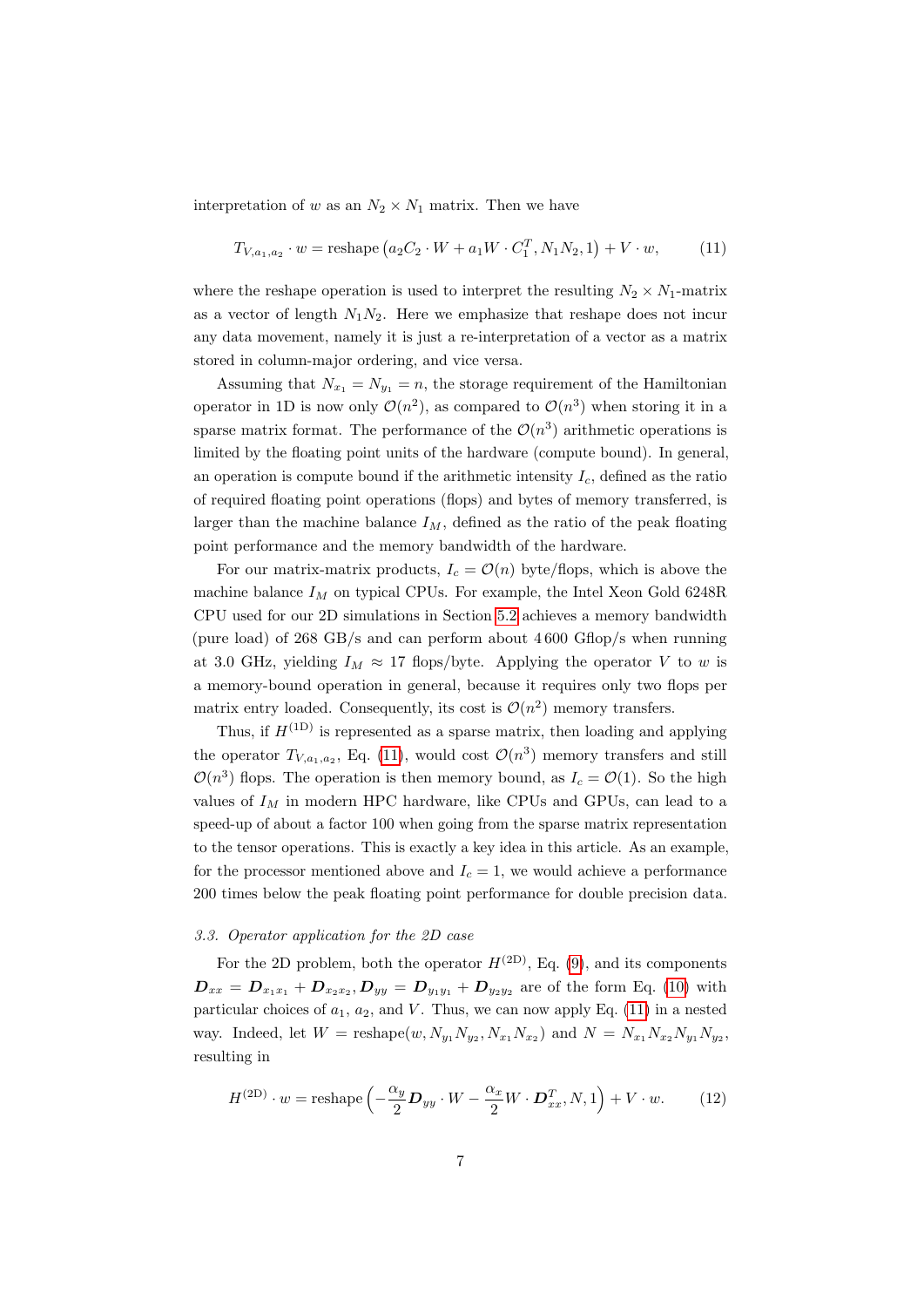If we assume that  $N_{x_1} = N_{x_2} = N_{y_1} = N_{y_2} = n$ , then loading the operator still requires  $\mathcal{O}(n^2)$  memory transfers. However, the vector w now actually represents 4D tensors and has a storage requirement of  $\mathcal{O}(n^4)$ . Hence, the total amount of memory transferred is  $\mathcal{O}(n^4)$ . For each of the  $n^2$  columns of  $W, \mathcal{O}(n^3)$ flops are performed, amounting to  $\mathcal{O}(n^5)$  in total. The computational intensity is therefore still  $\mathcal{O}(n)$  and the operation is compute bound as before.

In practice, we implement the term  $W{\bf D}_{xx}^T$  in Eq. [\(12\)](#page-6-1) as  $({\bf D}_{xx}W^T)^T$ , so that  $n<sup>4</sup>$  vector elements have to be read and written twice in each operator application due to the transpose operations. In addition, we have also developed a distributed memory implementation where the columns of W and  $W<sup>T</sup>$  are distributed among several processes running on different nodes of a cluster. In this way, the transpose operations translate to an 'all to all' communication pattern. Whenever the communication for a single column is complete, the corresponding product with  $D_{xx}$  can be performed (see also Section [5.2\)](#page-11-0). Overall this yields a very efficient and scalable implementation. However, we also remark that the overhead of transposing a tensor twice can be avoided by using an optimized implementation of a tensor contraction, such as GETT [\[14\]](#page-17-7).

## <span id="page-7-0"></span>4. Jacobi-Davidson and preconditioning

In this section, we briefly introduce the Jacobi-Davidson QR (JDQR) method [\[15\]](#page-17-8). Compared to the Arnoldi-type iteration (Krylov-Schur), which is implemented in MATLAB's eigs command, JDQR offers some flexibility when solving the so-called correction equation. We use this flexibility to improve the convergence dramatically, by introducing a preconditioned iteration for the correction equation and exploiting again the tensor structure of the matrices.

# 4.1. The Jacobi-Davidson QR Method

We use a Matlab implementation of the JDQR method [\[15\]](#page-17-8) that is suitable for computing a few exterior eigenvalues of a non-Hermitian matrix. The algorithm computes a partial QR decomposition of a matrix A by applying a Newton process to the system of equations

$$
\begin{cases}\nAQ - QR & = 0, \\
-\frac{1}{2}Q^TQ + \frac{1}{2}\mathbb{I} & = 0.\n\end{cases}
$$
\n(13)

The Newton updates are utilized to extend the search space spanned by Q, whereas the standard Ritz pairs are used for approximating eigenpairs of the matrix A. Whenever the basis spanning the search space reaches a maximum size  $m_{\text{max}}$ , it is compressed into  $m_{\text{min}}$  vectors by (implicitly) applying a truncated Singular Value Decomposition (SVD) to retain only the most relevant directions.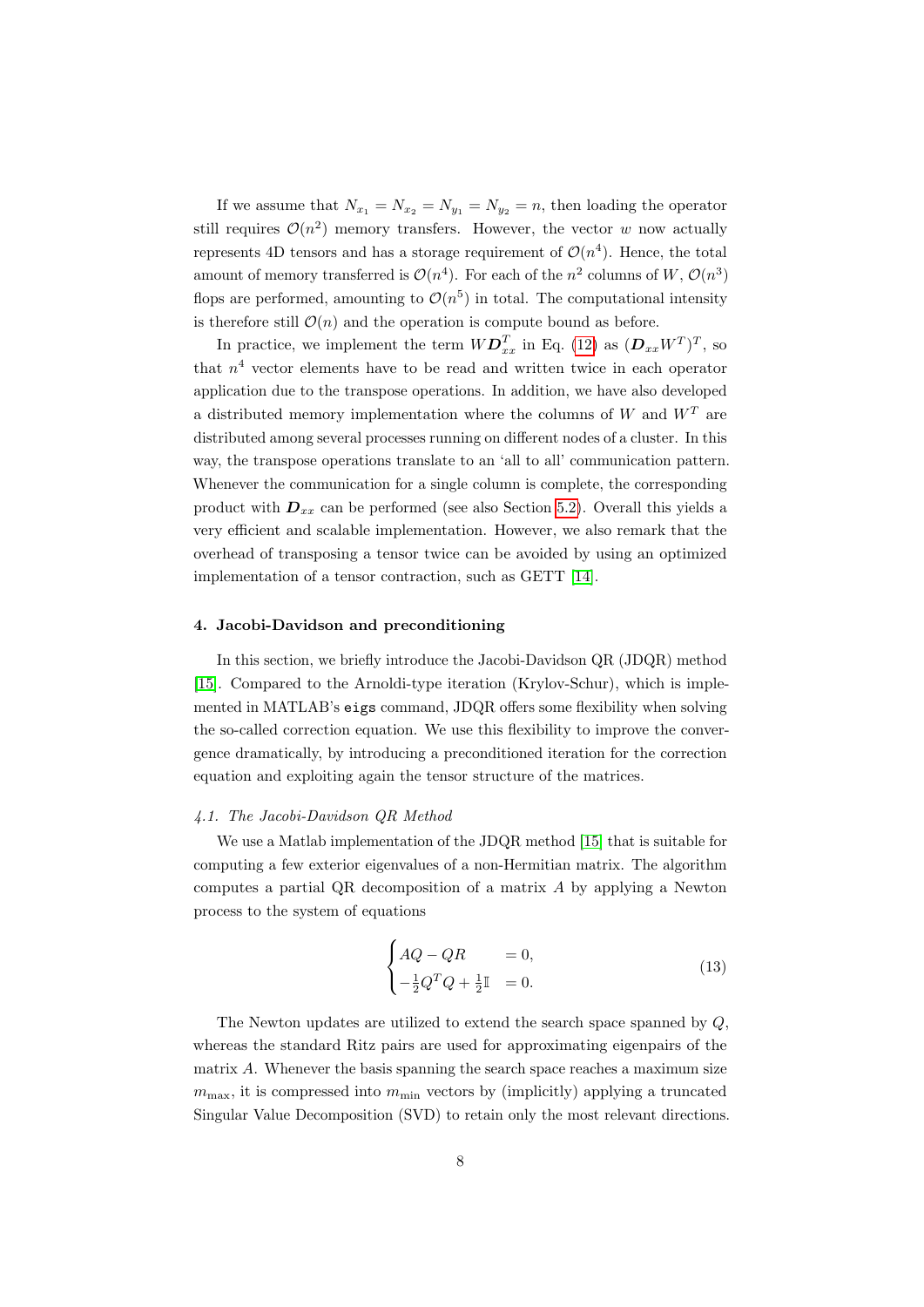The Newton process requires solving the correction equation

<span id="page-8-0"></span>
$$
(\mathbb{I} - \tilde{Q}\tilde{Q}^T)(A - \theta\mathbb{I})(\mathbb{I} - \tilde{Q}\tilde{Q}^T)\Delta q = -(Aq - q\theta)
$$
\n(14)

for the new basis vector  $\Delta q$  in every outer iteration *i*. Here  $\tilde{Q}$  contains the approximation  $q \approx Q_i$  for the current eigenvector and any previously converged ('locked') eigenvectors. Moreover,  $\theta \approx R_{ii}$  denotes the current approximate eigenvalue.

The deflation operator  $\mathbb{I} - \tilde{Q}\tilde{Q}^T$  improves the conditioning of the shifted matrix  $A - \theta$ I. We employ a Generalized Minimal Residual (GMRES) method to solve Eq. [\(14\)](#page-8-0) with additional acceleration resulting from preconditioning, as discussed in the next section. Further details on how the preconditioner is combined with the projections can be found in Ref. [\[16\]](#page-17-9).

# <span id="page-8-2"></span>4.2. Preconditioning

In order to improve the convergence of the GMRES correction solver, we introduce a shifted version of the Hamiltonian that ignores the potential  $V$ . Moreover, we neglect  $V$  in the preconditioner allowing us to exploit the tensor product structure of the differential operator, even if V does not have tensor structure, as discussed above.

In the 1D case and for small values of the potential depth  $v_0$ , the matrix  $H^{(1D)}$ , Eq. [\(8\)](#page-5-0), can be approximated by an operator of the form  $T_{0,1,1}$  given by Eq. [\(11\)](#page-6-0), where  $C_1 = -\frac{\alpha_y}{2} D_{y_1 y_1}, C_2 = -\frac{\alpha_x}{2} D_{x_1 x_1}$ . For some scalar  $\sigma$ , linear system with  $T_{0,1,1} - \sigma \mathbb{I}$  and some right-hand side b, respectively  $B = \text{reshape}(b, N_{y_1}, N_{x_1}),$ can be solved for  $w$  with the help of the Sylvester equation

<span id="page-8-1"></span>
$$
(C_1 - \sigma_1 \mathbb{I}_1) W + W (C_2 - \sigma_2 \mathbb{I}_2)^T = B \tag{15}
$$

with  $\sigma = \sigma_1 + \sigma_2$ .

For our system, the shift  $\sigma_{1,2} = -\alpha_{y,x} \mathcal{E}_0^{(2)}/|\alpha_x + \alpha_y|$  is a good choice. In this way, the preconditioner approximates the shift-invert operator near the value  $-\mathcal{E}_0^{(2)}$  of the two-body binding energy, which is close to the desired eigenvalues.

Bartels and Steward [\[17\]](#page-17-10) have introduced a direct method for solving the Sylvester equation [\(15\)](#page-8-1). It requires a Schur decomposition of the shifted matrices  $C_{1,2} - \sigma_{1,2} \mathbb{I}$ , a combination of two dense matrix-matrix products, and a special forward/backward substitution with the Schur factors. Since the matrices involved remain the same throughout the JDQR process, the Schur factorization has to be performed only once. Applying our preconditioner again has a computational cost of  $\mathcal{O}(n^3)$  and requires  $\mathcal{O}(n^2)$  data transfers, so that the performance characteristics of the overall algorithm are unchanged.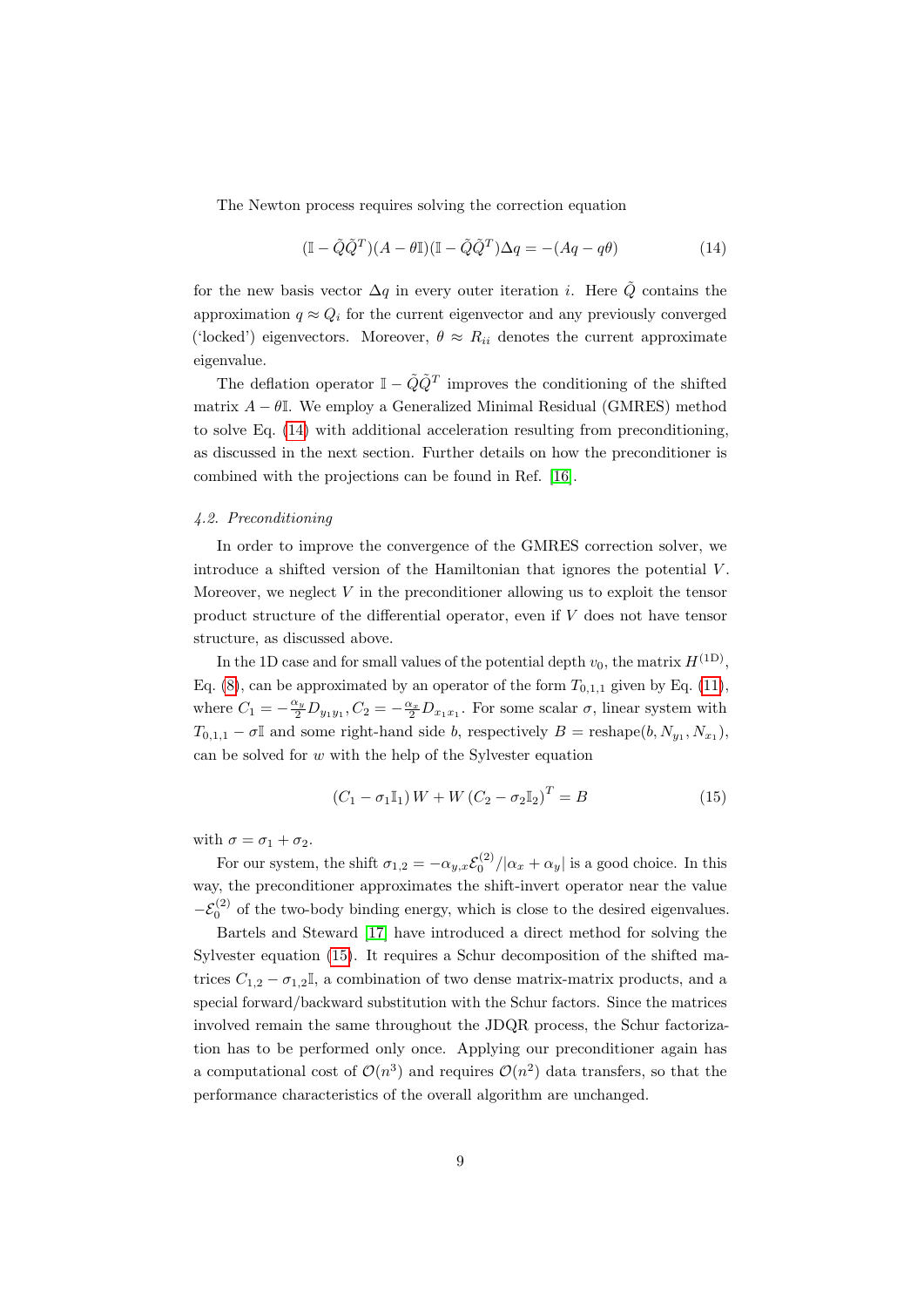Unfortunately, we cannot straightforwardly extend our preconditioner, which is a direct solver for a shifted operator, to the 2D case. Indeed, the Schur decomposition of the operators  $D_{xx}$  and  $D_{yy}$  cannot be simply represented as a sum of Kronecker product terms. Instead one might use an iterative procedure to approximate the effect of the shift-invert operator in 2D and we do not consider such techniques here. An an alternative approach, we focus on a distributed memory implementation of the 2D operator application, in order to accommodate the significant memory requirement for storing the vectors, which represent 4D tensors. Numerical results for the 2D case without preconditioning are shown in Section [5.2.](#page-11-0)

#### <span id="page-9-0"></span>5. Numerical and performance results

In this section, we present the results for our numerical study of the quantum mechanical three-body problem in one and two spatial dimensions. We investigate the convergence of the three-body energies as a function of the number of grid points. Moreover, we compare the performance of three iterative eigenvalue solvers: Krylov-Schur, Jacobi-Davidson QR with and without preconditioning.

# <span id="page-9-1"></span>5.1. Results for the three-body problem in 1D

We are now in the position to compute the bound states of the 1D three-body system introduced in Section [2](#page-2-0) and depicted in Fig. [1](#page-3-0) (a). We first determine the potential depth  $v_0$  for the Gaussian-shaped potential  $f<sub>G</sub>$ , Eq. [\(4\)](#page-3-2), such that it corresponds to a specific two-body binding energy  $\mathcal{E}_0^{(2)}$ . For this purpose, we choose a particular value of the two-body binding energy  $\mathcal{E}^{(2)} = \mathcal{E}_0^{(2)}$  in the discretized version of the Schrödinger equation  $(1)$  in 1D and solve the generalized eigenvalue problem for the lowest eigenvalue  $v_0$ . For the two-body binding energies  $\mathcal{E}_0^{(2)} = 10^{-1}$ ,  $10^{-2}$ , and  $10^{-3}$ , the corresponding potential depths  $v_0$  are listed in Table [1.](#page-10-0)

Next, we use these parameters to solve the discretized Schrödinger equation  $(6)$ for the three-body problem in 1D with the Hamiltonian matrix given by Eq. [\(8\)](#page-5-0). To increase the accuracy of our method for a given grid resolution, we apply the parity selection rule, reducing the problem size by a factor of  $2<sup>2</sup>$  for a requested accuracy. More precisely, we exploit the symmetry properties of the basis functions used for discretization, as outlined in Ref. [\[11\]](#page-17-4). Consequently, bosonic and fermionic bound states have to be computed separately. These particular states are characterized by even respectively odd wave functions with regard to the transformation  $\vec{y} \rightarrow -\vec{y}$ , corresponding to the exchange of the two heavy particles, see Fig. [1.](#page-3-0)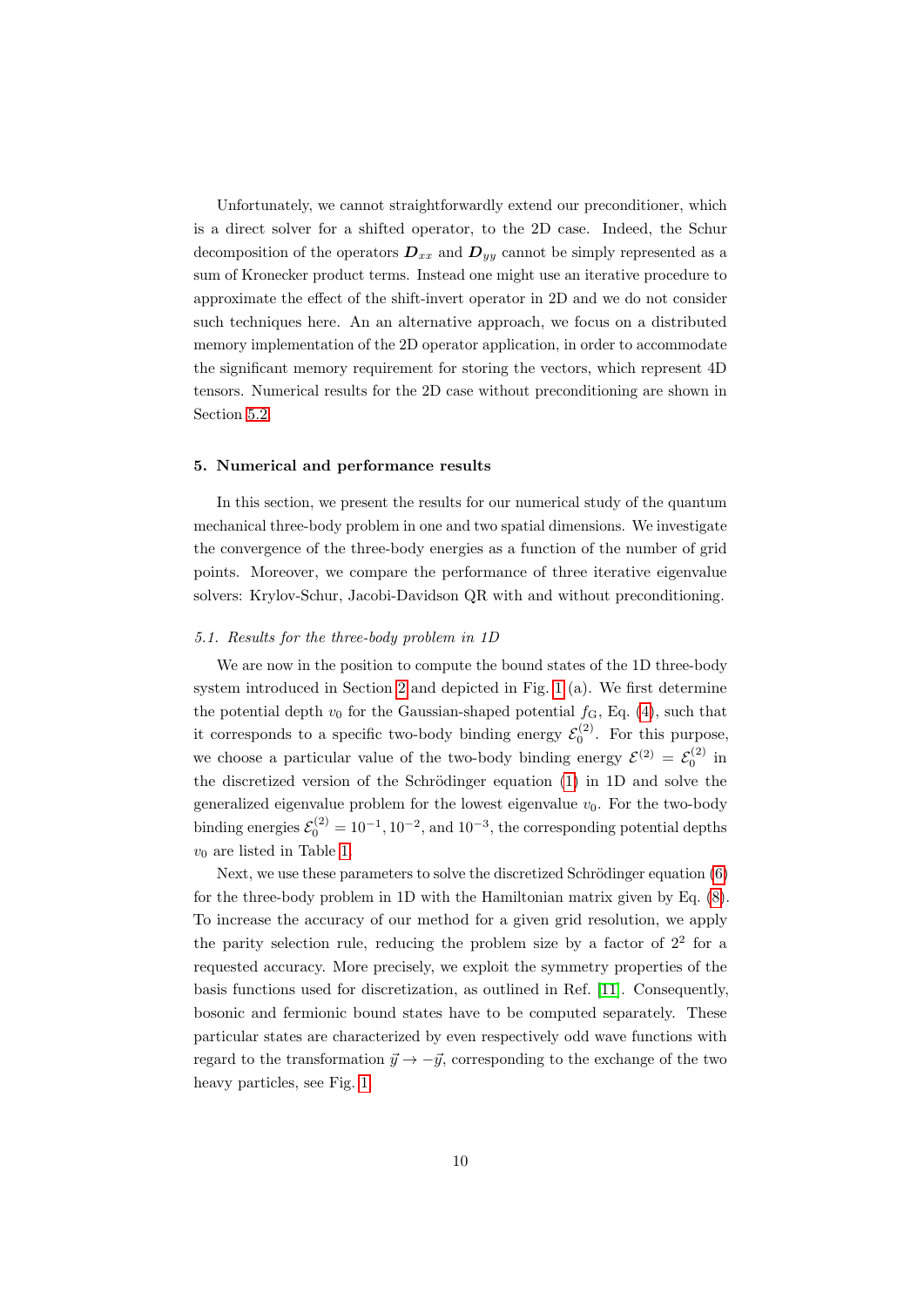<span id="page-10-0"></span>Table 1: Computed ratio  $\mathcal{E}/\mathcal{E}_0^{(2)}$  of three-body and two-body binding energies in 1D for the case of two heavy bosons or fermions as obtained by solving the discretized Schrödinger equation [\(6\)](#page-4-1). The calculations are performed for the mass ratio  $M/m = 20$  of heavy and light particles, interacting via a Gaussian shaped potential  $f_G$ , Eq. [\(4\)](#page-3-2). Here the potential depth  $v_0$ has been chosen such that it corresponds to a particular two-body binding energy  $\mathcal{E}_0^{(2)}$ .

| $\mathcal{E}^{(2)}_0$ | $v_0$ in 1D | bosons                                      | fermions                                        |
|-----------------------|-------------|---------------------------------------------|-------------------------------------------------|
| $10^{-1}$             | 0.34459535  | $-2.47603458$<br>-1.41279329<br>-1.06093864 | $-1.82589653$<br>$-1.18259157$<br>-1.02845702   |
| $10^{-2}$             | 0.08887372  | $-2.66187629$<br>-1.33267928<br>-1.03860624 | $-1.68983501$<br>$-1.13394640$<br>$-1.00258200$ |
| $10^{-3}$             | 0.02613437  | $-2.71516265$<br>-1.32865305<br>-1.03745282 | -1.65622442<br>$-1.12520220$<br>$-1.00045248$   |

For bosonic and fermionic heavy particles and a mass ratio  $\alpha = M/m = 20$ of heavy and light particles, we list the resulting ratios  $\mathcal{E}/\mathcal{E}_0^{(2)}$  of three-body and two-body binding energy in Table [1.](#page-10-0) Our results coincide with the ones presented in Ref. [\[7\]](#page-17-0) for the Gaussian-shaped interaction potential  $f_{\rm G}$ , Eq. [\(4\)](#page-3-2). Moreover, as  $\mathcal{E}_0^{(2)} \to 0$  these ratios approach the universal values listed in Table 1 of Ref. [\[9\]](#page-17-2).

In order to analyze the performance of our numerical scheme, we use a sequence of grid sizes  $N_{x_1}$  and always choose  $N_{y_1} = N_{x_1}/2$ . Figure [2](#page-11-1) shows the excellent convergence properties of the discretization. Indeed, the relative spatial discretization error

<span id="page-10-1"></span>
$$
\delta \mathcal{E} \equiv \frac{|\mathcal{E}(N_{x_1} \times N_{y_1}) - \mathcal{E}(2N_{x_1} \times 2N_{y_1})|}{|\mathcal{E}(N_{x_1} \times N_{y_1})|},\tag{16}
$$

estimated as the relative difference of the computed eigenvalues on successive grids, is reduced exponentially until it reaches the tolerance of  $10^{-12}$ , which has been set in the solver for the computation of each eigenpair.

Next, we compare the convergence behavior and running time of three methods, namely the Krylov-Schur (KS) and the JDQR method without (noprec) and with (prec) preconditioning, as described in Section [4.2.](#page-8-2) In each case we exploit the tensor structure of the problem when applying the linear operator.

For different two-body binding energies  $\mathcal{E}_0^{(2)}$ , we present in Table [2](#page-12-0) a comparison of the number of iterations and matrix-vector multiplications (MVM) with KS and no-prec/prec-JDQR methods necessary for computing the lowest three three-body energies in 1D with bosonic heavy particles, as listed in Table [1.](#page-10-0) All solvers have been set to the same tolerance  $10^{-12}$ . In addition, we have found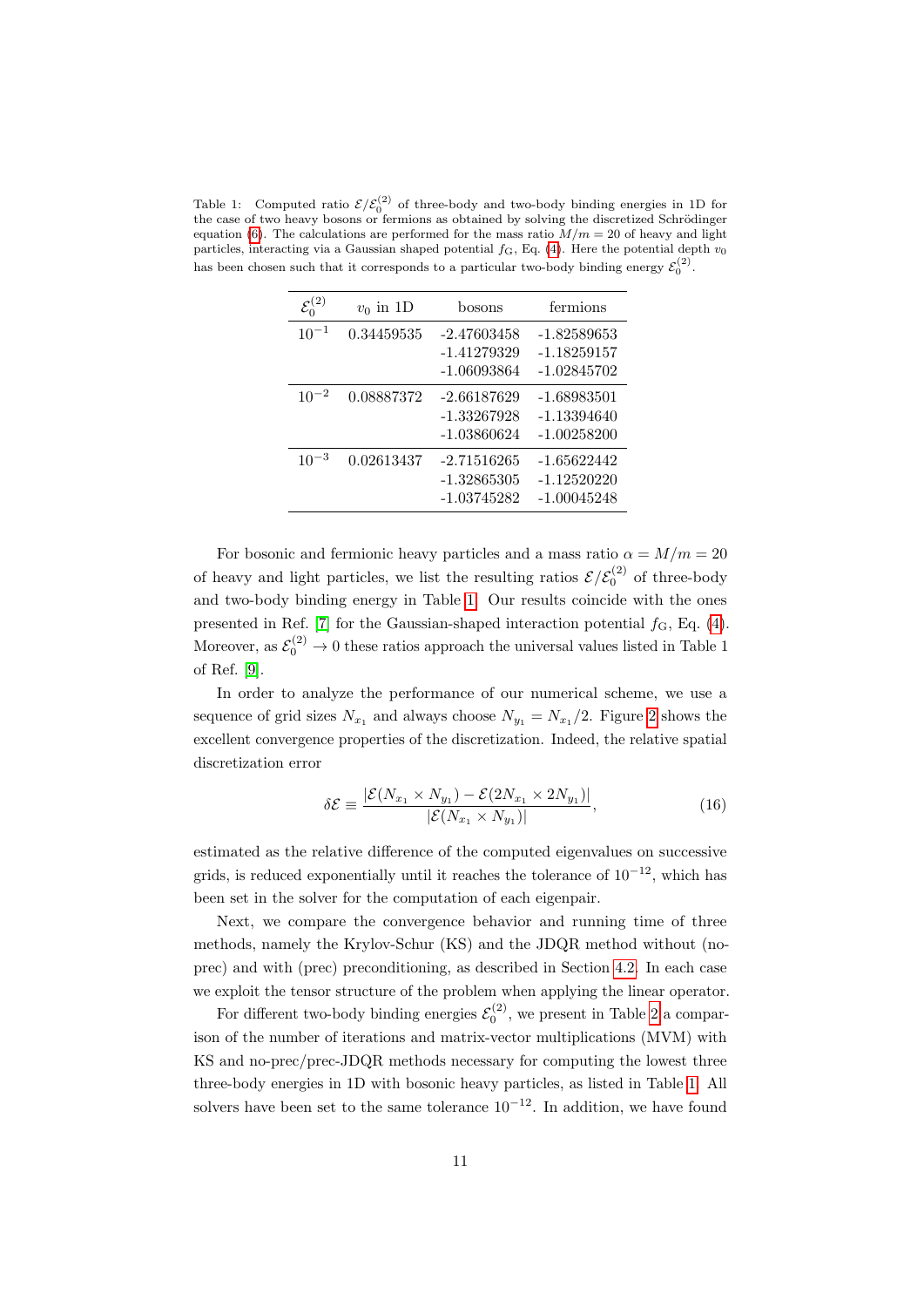<span id="page-11-1"></span>

Figure 2: Relative spectral discretization error  $\delta \mathcal{E}$ , Eq. [\(16\)](#page-10-1), as the function of the grid size  $N_{x_1}$  with  $N_{y_1} = N_{x_1}/2$  for the three bosonic eigenvalues and the two-body binding energy  $\mathcal{E}_0^{(2)} = 10^{-2}$ . The tolerance in the eigenvalue solver has been set to  $10^{-12}$ .

similar behavior of these results in the case of fermionic heavy particles.

Compared to the KS method, the no-prec-JDQR one substantially reduces the number of matrix-vector multiplications, each of which is in fact an operator application of the discretized Hamiltonian, as described in Section [3.2.](#page-5-3) This is a consequence of the superior convergence rate of the inexact Newton process within JDQR over the Krylov subspace iteration. The prec-JDQR method achieves an even more drastic reduction of the number of iterations and MVMs. This results from the fact that the correction equation can now be solved to sufficient accuracy in order to achieve locally quadratic convergence of the Newton process. In addition to MVM, this method requires a similar number of preconditioner applications, which have a similar cost, as discussed in Section [4.2.](#page-8-2) Due to the fast convergence, the running time required for finding the eigenvalues is significantly reduced, as shown in Fig. [3.](#page-13-0) To perform this analysis, we have made use of a MATLAB implementation. In particular, the KS method has been realized via the MATLAB command eigs.

#### <span id="page-11-0"></span>5.2. Results for the three-body problem in 2D

The aim of this section is to show the performance and viability of our approach in analyzing the three-body problem in two dimensions, as introduced in Section [2](#page-2-0) and displayed in Fig. [1](#page-3-0) (b). By choosing potentials of two very different shapes  $f_{\rm G}$ , Eq. [\(4\)](#page-3-2), and  $f_{\rm L}$ , Eq. [\(5\)](#page-4-2), we find numerical evidence for a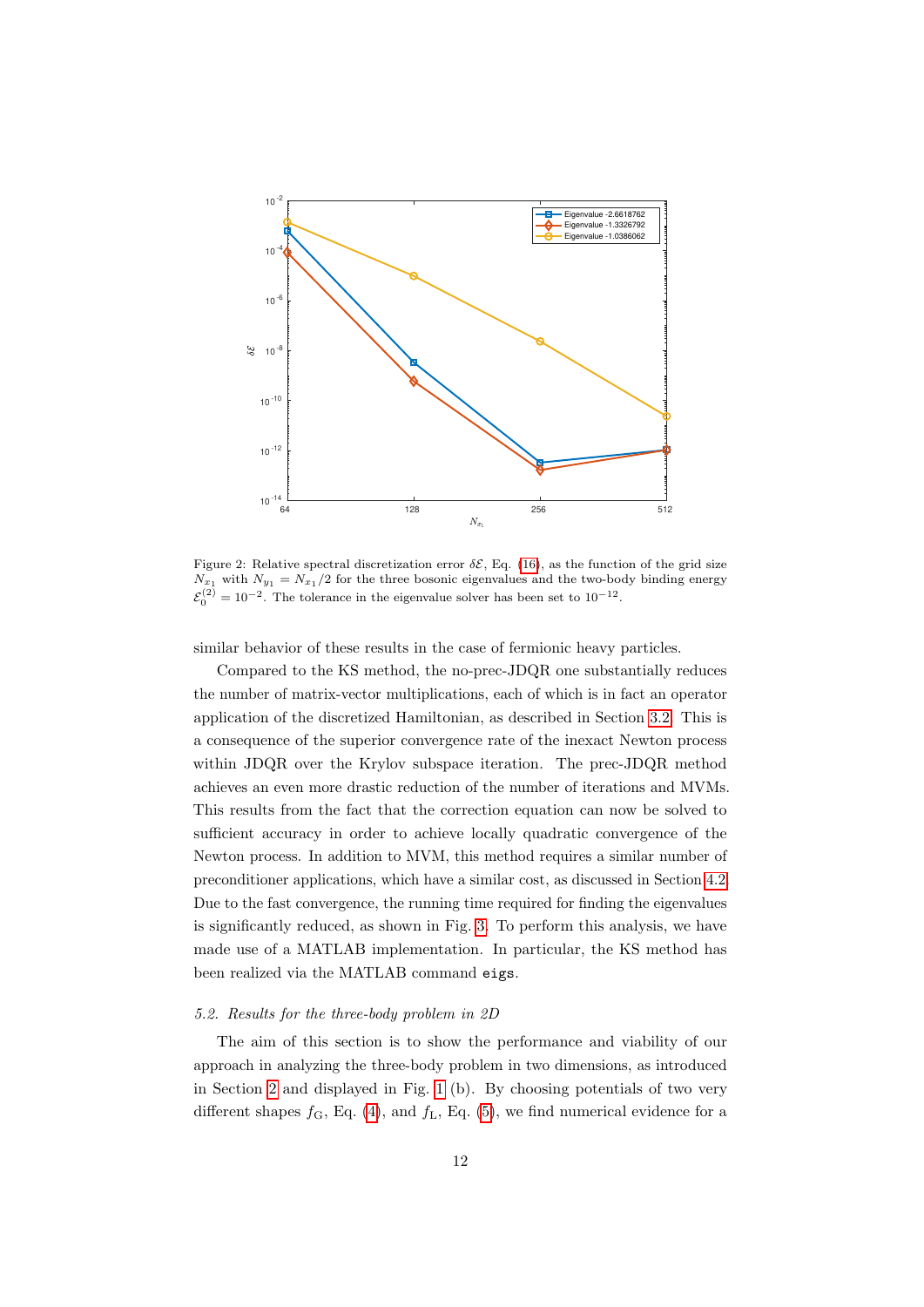<span id="page-12-0"></span>Table 2: The number of iterations and matrix-vector multiplications (MVM) necessary to compute three bosonic eigenvalues, listed in Table [1,](#page-10-0) by using Krylov-Schur (KS) and Jacobi-Davidson methods, without preconditioner (no-prec-JDQR) and with preconditioner (prec-JDQR), respectively.

| $\mathcal{E}_0^{(2)}$ | $N_x$ | $N_y$ | KS      | <b>MVM</b> | no-prec-JDQR | MVM   | $prec-JDQR$ | <b>MVM</b> |
|-----------------------|-------|-------|---------|------------|--------------|-------|-------------|------------|
| $10^{-1}$             | 64    | 32    | 134     | 2082       | 56           | 1182  | 24          | 253        |
|                       | 128   | 64    | 1086    | 16491      | 132          | 2920  | 28          | 258        |
|                       | 256   | 128   | 5 2 1 1 | 80523      | 299          | 6782  | 28          | 261        |
|                       | 512   | 256   | 11324   | 172018     | 679          | 15526 | 37          | 506        |
|                       | 1024  | 512   |         |            |              |       | 42          | 540        |
| $10^{-2}$             | 64    | 32    | 88      | 1390       | 46           | 932   | 25          | 206        |
|                       | 128   | 64    | 720     | 10999      | 92           | 2004  | 28          | 292        |
|                       | 256   | 128   | 6072    | 91977      | 212          | 4765  | 29          | 337        |
|                       | 512   | 256   | 23546   | 357133     | 554          | 12648 | 30          | 402        |
|                       | 1024  | 512   |         |            |              |       | 39          | 502        |
| $10^{-3}$             | 64    | 32    | 34      | 560        | 40           | 792   | 23          | 163        |
|                       | 128   | 64    | 170     | 2728       | 74           | 1596  | 25          | 202        |
|                       | 256   | 128   | 2 2 0 0 | 33815      | 148          | 3303  | 28          | 235        |
|                       | 512   | 256   | 13599   | 207748     | 367          | 8342  | 28          | 265        |
|                       | 1024  | 512   |         |            |              |       | 34          | 271        |

universal behavior in this system. In particular, we show that when the two-body binding energy  $\mathcal{E}_0^{(2)}$  is decreased, the corresponding three-body energies for both interactions become more and more similar and approach those provided by a contact interaction between heavy and light particles.

Our discretization scheme uses  $N_x = N_{x_1} = N_{x_2}$  points in the  $x_1$ - and  $x_2$ -direction, and  $N_y = N_{y_1} = N_{y_2}$  points in the  $y_1$ - and  $y_2$ -direction, leading to a total problem size of  $N = N_x^2 N_y^2$ , where we choose again  $N_y = N_x/2$ . To compute the three-body binding energies for the 2D case, we follow a similar procedure as presented in Section [5.1.](#page-9-1)

First, for each two-body binding energies  $\mathcal{E}_0^{(2)} = 10^{-1}$ ,  $10^{-2}$ , and  $10^{-3}$ , we determine the depth  $v_0$  for the potential of Gaussian shape  $f<sub>G</sub>$ , Eq. [\(4\)](#page-3-2), as well as of Lorentzian-cube shape  $f_L$ , Eq.  $(5)$ , by solving the generalized eigenvalue problem [\(1\)](#page-2-2) in 2D. The corresponding values of  $v_0$  are listed in Table [3.](#page-13-1)

Next, we use these parameters to solve numerically the corresponding three-body problem [\(2\)](#page-2-1) for the mass ratio  $\alpha = 1$ . In this case there is only one eigenvalue  $\mathcal E$  with  $\mathcal E < -\mathcal E_0^{(2)}$ . For each potential f we use an increasing number of grid points to verify the numerical convergence of our results. Moreover, for a given grid size, we consecutively solve the eigenvalue problem for the three values of  $\mathcal{E}_0^{(2)}$  in decreasing order, using the previously computed subspace to start the next Jacobi-Davidson process (homotopy method). The corresponding energies of the single three-body bound state are listed in Table [3.](#page-13-1)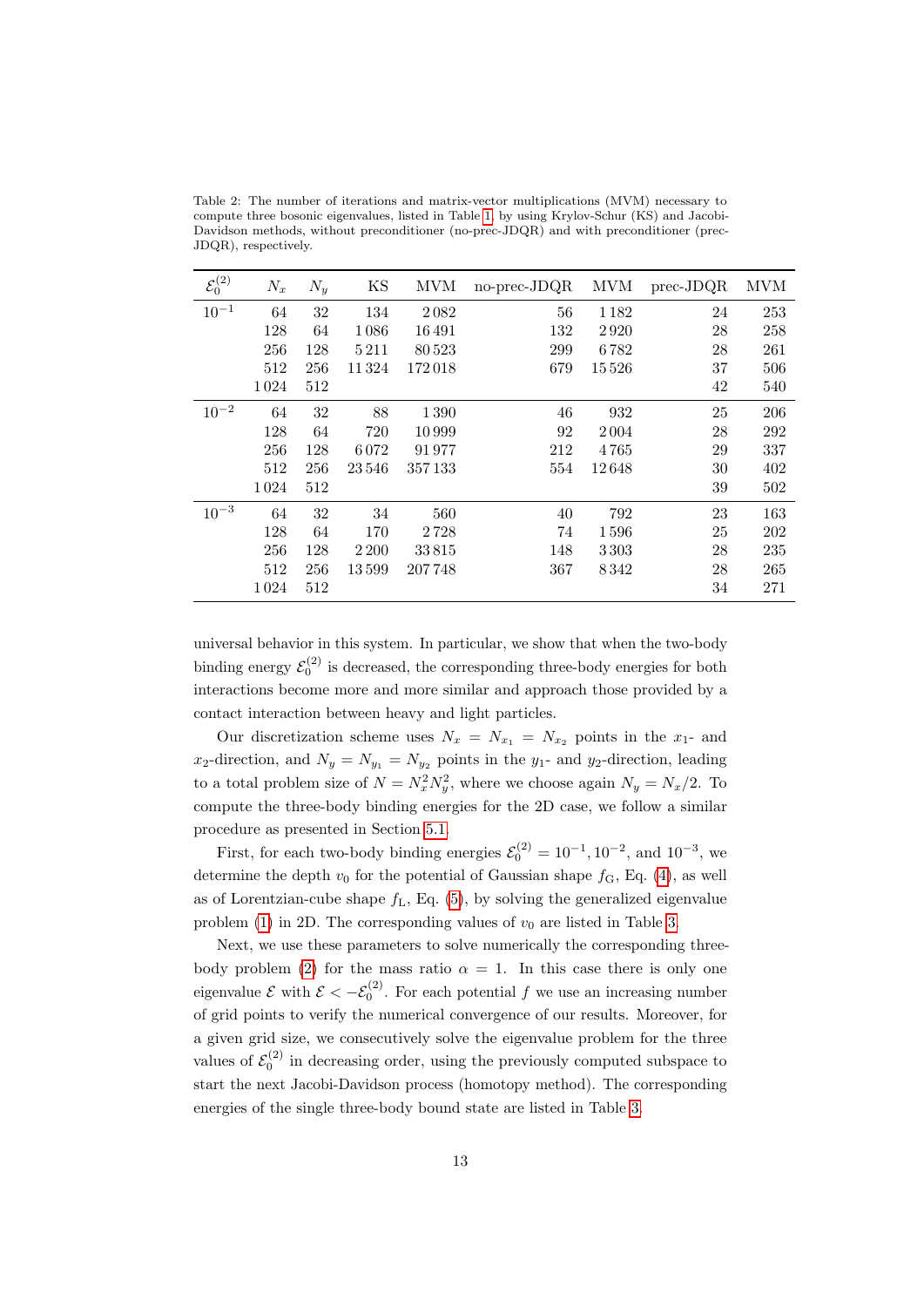<span id="page-13-0"></span>

Figure 3: The running time as the function of the grid size  $N_{x_1}$ , required for computing three bosonic three-body energies in 1D, Table [1,](#page-10-0) with the two-body binding energy  $\mathcal{E}_0^{(2)} = 10^{-2}$ , by using KS, no-prec-JDQR, and prec-JDQR methods.

| $\mathcal{E}_0^{(2)}$ |                  | $v_0$ in 2D | $(256 \times 128)^2$ | $(440 \times 220)^2$ | $(480 \times 240)^2$ |
|-----------------------|------------------|-------------|----------------------|----------------------|----------------------|
| $10^{-1}$             | fс               | 0.94734392  | $-2.19995777$        | -2.19995777          | $-2.19995777$        |
|                       | fг               | 1.64282612  | $-2.22611678$        | $-2.22611678$        | $-2.22611678$        |
| $10^{-2}$             | fс               | 0.48272728  | $-2.31159530$        | $-2.31159833$        | $-2.31159833$        |
|                       | fг.              | 0.89384635  | $-2.32245890$        | $-2.32324354$        | $-2.32324413$        |
| $10^{-3}$             | $f_{\mathrm{G}}$ | 0.31340752  | $-2.37039003$        | $-2.36675870$        | $-2.36765166$        |
|                       | $f_{\rm L}$      | 0.59682960  | -1.52944449          | $-2.36470275$        | $-2.37106085$        |

<span id="page-13-1"></span>Table 3: Computed ratio  $\mathcal{E}/\mathcal{E}_0^{(2)}$  of the three-body bound state in 2D for the Gaussian-shaped  $f_{\rm G}$ , Eq. [\(4\)](#page-3-2), and the Lorentzian cube-shaped  $f_{\rm L}$ , Eq. [\(5\)](#page-4-2) potentials and successively refined grids. The calculations are performed for bosonic identical particles and the mass ratio  $\alpha = 1$ .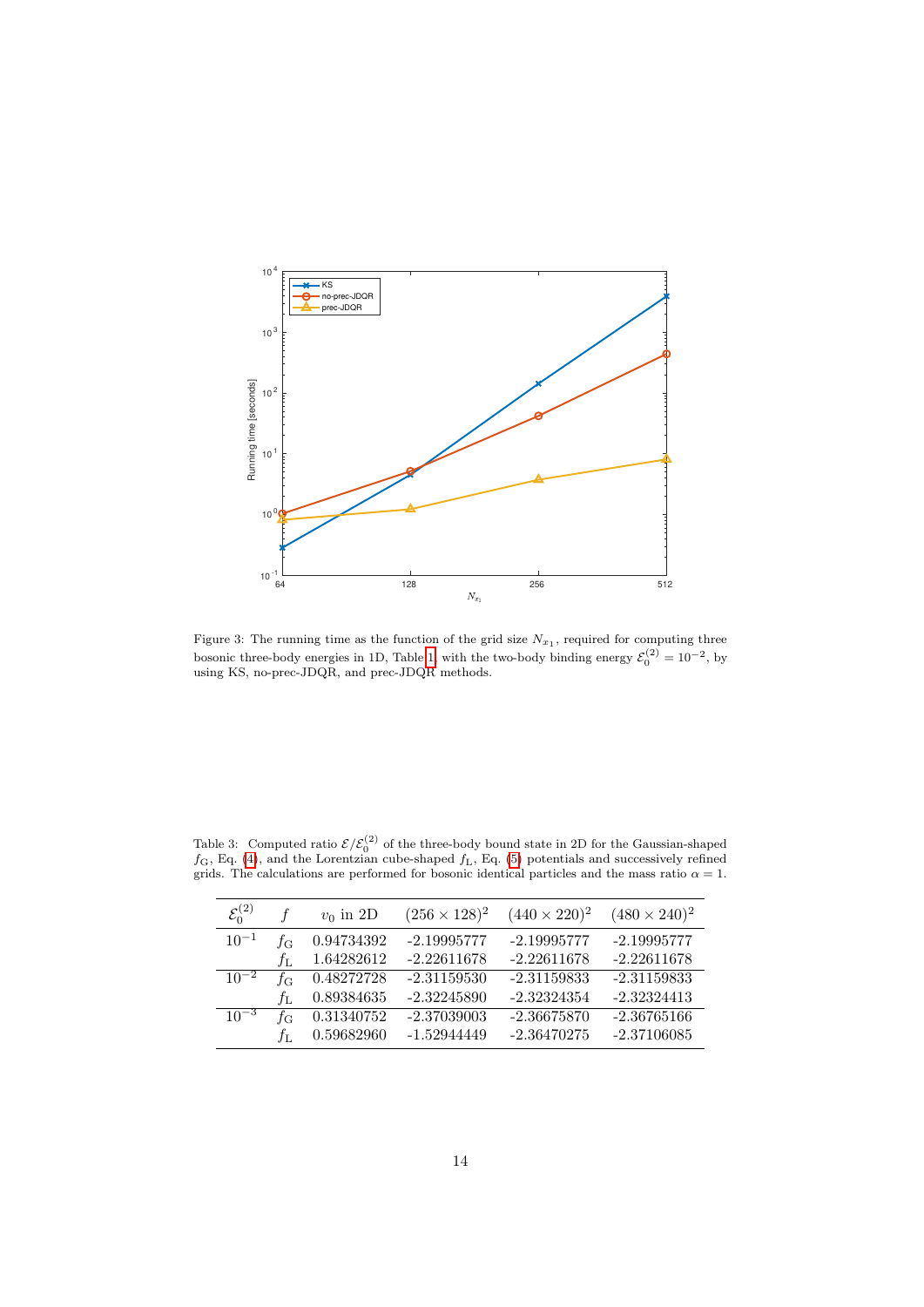For both potentials, the computed values of the three-body binding energies, relative to  $\mathcal{E}_0^{(2)}$ , indicate convergence for  $\mathcal{E}_0^{(2)} = 10^{-1}$  to at least nine digits. By further approaching the resonance, that is reducing the value of  $\mathcal{E}_0^{(2)}$ , the convergence gets worse such that for  $\mathcal{E}_0^{(2)} = 10^{-3}$  and a grid size of  $(480 \times 240)^2$ only the first three digits of the ratio  $\mathcal{E}/\mathcal{E}_0^{(2)}$  can be considered as converged.

Finally, we compare the converged values of the three-body binding energies for the grid size  $(480 \times 240)^2$  and different binding potentials of Gaussian shape  $f_{\rm G}$  and Lorentzian-cube shape  $f_{\rm L}$ . Already for a two-body binding energy  $\mathcal{E}_0^{(2)} = 10^{-1}$ , the three-body binding energies  $\mathcal{E} = -2.199 \dots \mathcal{E}_0^{(2)}$  and  $\mathcal{E} = -2.226 \dots \mathcal{E}_0^{(2)}$  are of the same order. By reducing the value of  $\mathcal{E}_0^{(2)}$  and moving closer to the resonance, the three-body energies further approach each other.

For the limiting case of a contact interaction between non-identical particles with  $M = m$  in 2D, see Fig. [1](#page-3-0) (b), a single three-body bound state has been predicted to exist with an energy of approximately  $2.39 \, \mathcal{E}_0^{(2)}$  [\[18\]](#page-17-11),  $2.36 \, \mathcal{E}_0^{(2)}$  [\[19,](#page-17-12) [20\]](#page-18-0), or 2.3896  $\mathcal{E}_0^{(2)}$  [\[21\]](#page-18-1). This result is only valid for identical bosonic particles, as the same three-body system with identical fermionic ones does not have any bound state [\[18,](#page-17-11) [19\]](#page-17-12). Our numerical studies, which are summarized in Table [3](#page-13-1) and performed for two different local potentials of finite range, support these results. Thus, as one of the central results of this article, we have shown that the considered three-body system in 2D displays a universal behavior as  $\mathcal{E}_0^{(2)} \to 0$ , that is the three-body states are independent of the details of the two-body interaction.

In the following, we provide additional details on the software implementation. For our analysis, we have developed a hybrid MPI/multi-threaded  $C++$  implementation to enable an efficient solution of the three-body problem. Multi-threaded dense matrix products are provided by the Intel MKL (version 2020.4.304) and the JDQR method is implemented by phist [\[16\]](#page-17-9), version 1.9.6. The backend used within phist is the Trilinos library Tpetra [\[22\]](#page-18-2), version 13.0.1. In order to parallelize the application of the Hamiltonian, Eqs. [\(8\)](#page-5-0) and [\(9\)](#page-5-2), for the three-body problem, we use a column-wise distribution of  $W$  from Eq.  $(12)$ among the MPI processes, while the dense matrices, such as  $\mathbf{D}_{x_1x_1}$  etc., constituting the Hamiltonian are replicated on all processes. The communication involved in transposing the tensors W and  $D_{xx}W^{T}$ , Section [3.3,](#page-6-2) can be overlapped with computations as follows:

- 1. Transpose the local columns of  $W$ ;
- 2. For each column of  $W^T$ , dispatch a non-blocking 'gather' operation;
- 3. Whenever a gather operation is finished for a local column of  $W<sup>T</sup>$ , apply  $D_{xx}$  to that column;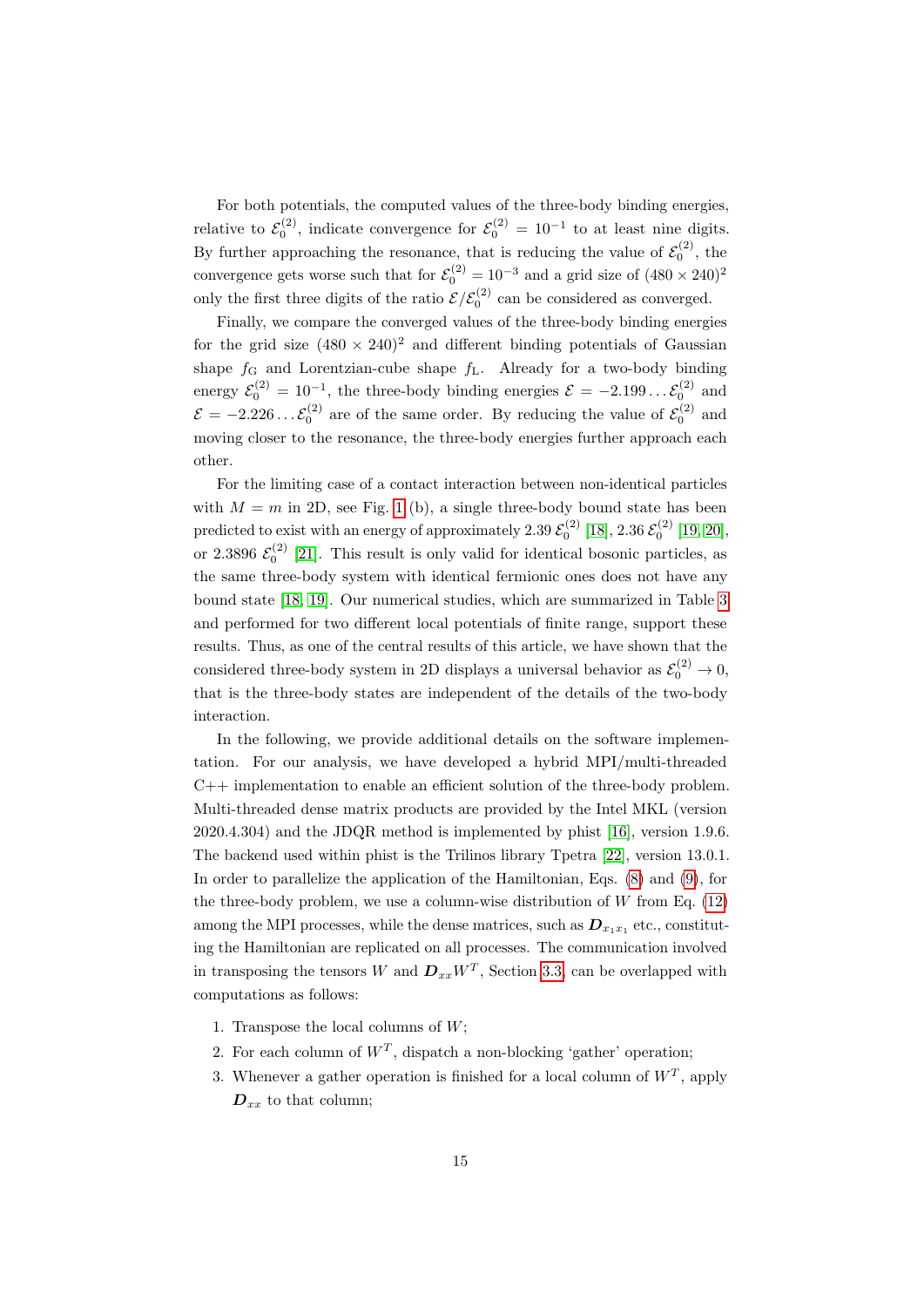4. The back transpose is then overlapped with the computation of the first term in Eq. [\(12\)](#page-6-1),  $\mathbf{D}_{yy}W$ .

The numerical experiments were performed on the DelftBlue supercomputer at TU Delft with up to 220 compute nodes. Each node consists of two Intel Xeon E5-6248R processors with 24 cores and has 192 GB of RAM. On such a node the  $(256 \times 128)^2$  problem can be run by requiring about 8 GB per vector. In the absence of a preconditioner, we have used 8 nodes to accelerate the computation. The finest grid requires about 100 GB per vector. Its run on the full Phase 1 of DelftBlue (220 nodes) took about 3.5 hours for the three consecutive values of  $\mathcal{E}_0^{(2)}$ . A detailed performance analysis of the implementation and possible additional optimizations are beyond the scope of this article, but the observed running times in 1D, shown in Fig. [3,](#page-13-0) give an indication of the cost of such simulations.

# <span id="page-15-0"></span>6. Conclusion and outlook

In this article, we present a novel, computationally-efficient tensor method to analyze the quantum-mechanical three-body problem with local two-body interactions in 1D and 2D. To build a matrix representation of the Schrödinger equation for the three-body problem, we have applied a pseudo-spectral method based on the rational Chebyshev polynomials. For the computation of the corresponding three-body binding energies, we have investigated different iterative methods for the diagonalization of the Hamiltonian matrix, namely the Krylov-Schur and the Jacobi-Davidson QR method with and without preconditioning. As a crucial point in implementing these methods, we have exploited the tensor product structure of the Hamiltonian to avoid storing redundant blocks of the matrix. Based on the direct solution of a Sylvester equation, we have developed an effective preconditioning strategy in the 1D case for accelerating a Jacobi-Davidson QR iterative eigensolver. In this way, the improved hardware efficiency of our tensor-based implementation has delivered a speed-up of about a factor 100 compared to the sparse matrix representation and Krylov methods that were utilized in previous studies of the three-body problem.

By developing a high performance implementation of our solution techniques that can be used on current supercomputers, we have shown for the first time the universal behavior of the 2D heavy-heavy-light three-body system when the ground-state energy of the heavy-light subsystems approaches zero. For this purpose, we have compared the numerically calculated three-body energies for different two-body interaction potentials of finite range. Close to the resonance they are approximately equal and coincide with the predicted three-body energy for a two-body contact interaction in the case of non-identical bosonic particles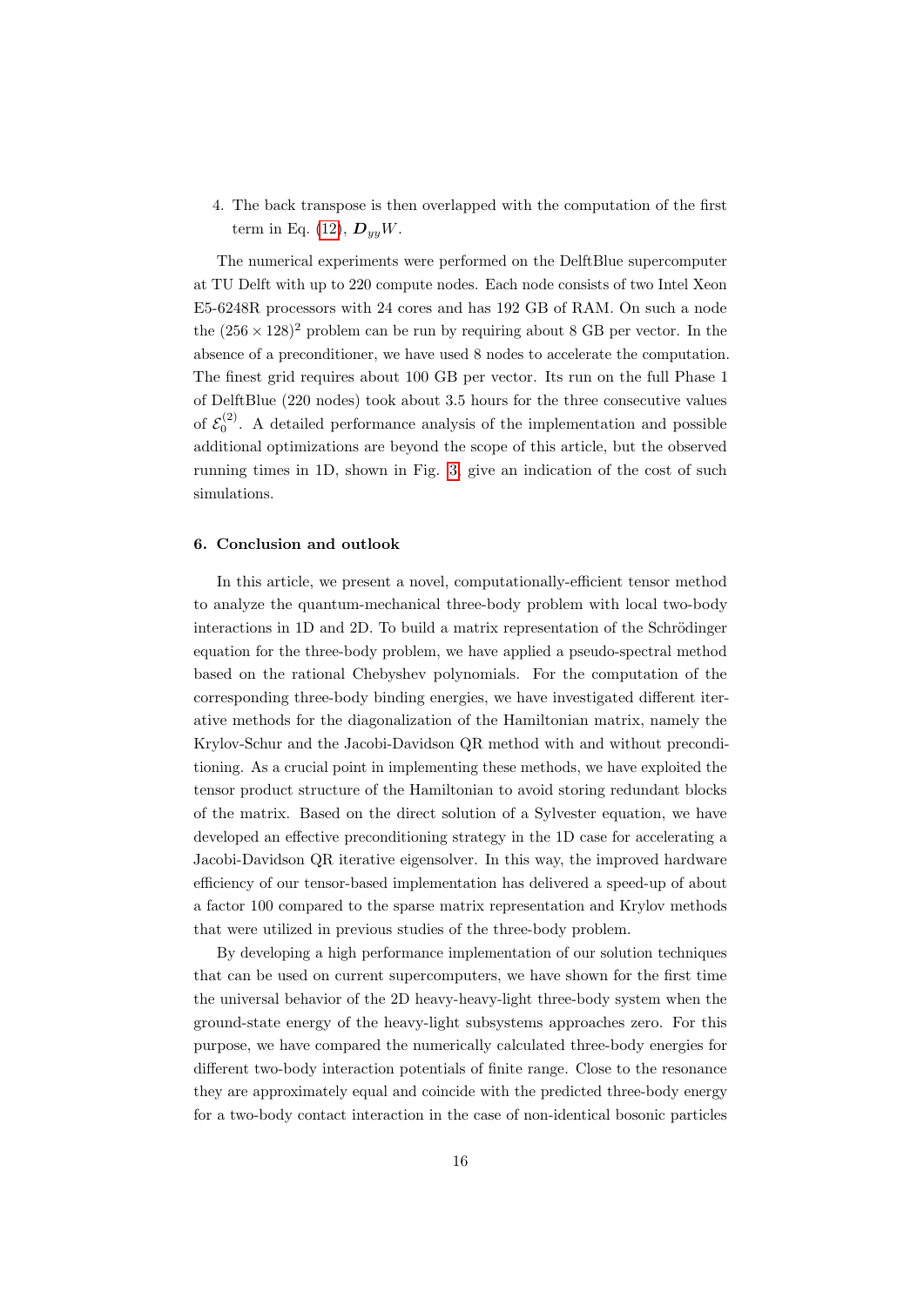with equal masses. Thus, our newly developed tensor method is of crucial relevance for subsequent studies of the quantum-mechanical three-body problem in one and two spatial dimensions.

As next steps, the methods developed in this article can straightforwardly be extended for studying other states of the three-body problems in 1D and 2D, such as virtual and resonant ones, as well as bound states embedded into the continuum. Moreover, since universality in three-body systems conventionally occurs in the region of very small binding energies, large grid sizes are necessary to obtain the required convergence. One way forward may be to enforce a low-rank structure on the occurring vectors. This approach would reduce the memory requirement for vectors in a similar way that we have used to reduce the memory requirement for the operator in this article. Alternatively, by using polar coordinates we may exploit the conservation of the total angular momentum in the three-body system and thus reduce the effective dimension of the problem. However, the tensor product structure becomes more complicated in this case and parts of our implementation would require further developments.

In summary, we are convinced that our newly-developed tensor method will provide a deeper insight into the fascinating phenomena that occur for few-body problems in low dimensions.

#### References

- <span id="page-16-0"></span>[1] V. Efimov. Energy levels arising from resonant two-body forces in a threebody system. Phys. Lett. B, 33:563, 1970.
- <span id="page-16-1"></span>[2] V. Efimov. Energy levels of three resonantly interacting particles. Nucl. Phys. A, 210:157, 1973.
- <span id="page-16-2"></span>[3] Y. Nishida, S. Moroz, and D.T. Son. Super Efimov Effect of Resonantly Interacting Fermions in Two Dimensions. Phys. Rev. Lett., 110:235301, 2013.
- <span id="page-16-3"></span>[4] S. Moroz and Y. Nishida. Super Efimov effect for mass-imbalanced systems. Phys. Rev. A, 90:063631, 2014.
- <span id="page-16-4"></span>[5] D.K. Gridnev. Three resonating fermions in flatland: proof of the super Efimov effect and the exact discrete spectrum asymptotics. J. Phys. A, 47:505204, 2014.
- <span id="page-16-5"></span>[6] A. Volosniev, D. Fedorov, A. Jensen, and N. Zinner. Borromean ground state of fermions in two dimensions. J. Phys. B, 47:185302, 2014.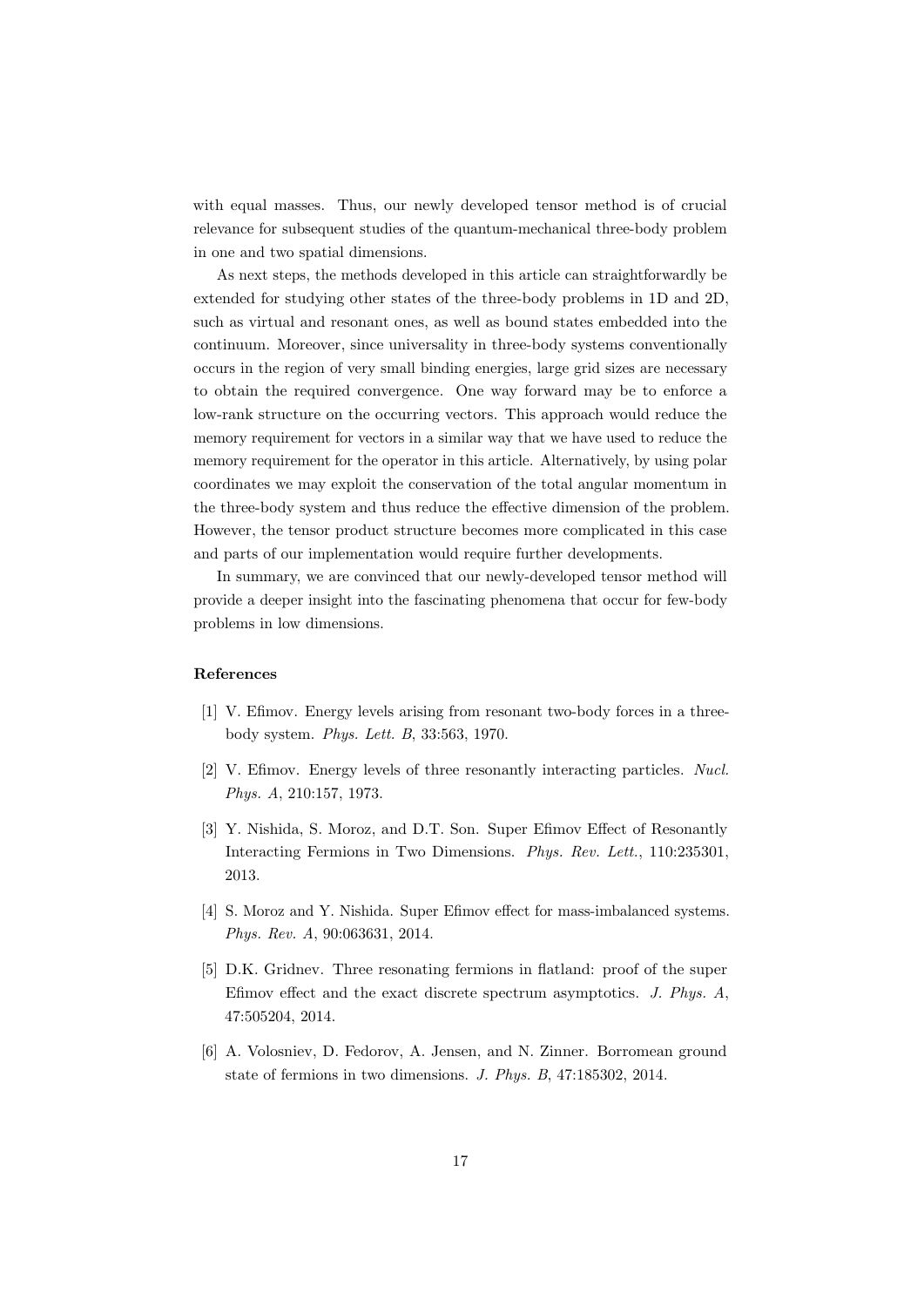- <span id="page-17-0"></span>[7] L. Happ, M. Zimmermann, S.I. Betelu, W.P. Schleich, and M.A. Efremov. Universality in a one-dimensional three-body system. Phys. Rev. A, 100:012709, 2019.
- <span id="page-17-1"></span>[8] L. Happ and M.A. Efremov. Proof of universality in one-dimensional fewbody systems including anisotropic interactions. J. Phys. B: At. Mol. Opt. Phys., 54:21LT01, 2021.
- <span id="page-17-2"></span>[9] L. Happ, M. Zimmermann, and M.A. Efremov. Universality of excited three-body bound states in one dimension. J. Phys. B: At. Mol. Opt. Phys., 55:015301, 2022.
- <span id="page-17-3"></span>[10] J.P. Boyd. Chebyshev and Fourier Spectral Methods. Dover, New York, 2000.
- <span id="page-17-4"></span>[11] L.N. Trefethen. Spectral methods in MATLAB. SIAM, Philadelphia, 2000.
- <span id="page-17-5"></span>[12] D. Baye. The Lagrange-mesh method. *Phys. Rep.*, 565:1-107, 2015.
- <span id="page-17-6"></span>[13] J.P. Boyd. Spectral Methods Using Rational Basis Functions on an Infinite Interval. J. Comput. Phys., 69:112, 1987.
- <span id="page-17-7"></span>[14] P. Springer and P. Bientinesi. Design of a high-performance GEMM-like tensor–tensor multiplication. ACM Transactions on Mathematical Software, 44, 2018.
- <span id="page-17-8"></span>[15] R. Fokkema, G. Sleijpen, and H. Van der Vorst. Jacobi-Davidson style QR and QZ algorithms for reduction of matrix pencils. SIAM J. Sci. Comp, 20:94–125, 1998.
- <span id="page-17-9"></span>[16] J. Thies, M. Röhrig-Zöllner, N. Overmars, A. Basermann, D. Ernst, G. Hager, and G. Wellein. PHIST: a Pipelined, Hybrid-parallel Iterative Solver Toolkit. ACM Trans. Math. Software, 46, 2020.
- <span id="page-17-10"></span>[17] R. Bartels and G. Stewart. Solutions of the matrix  $AX+BC = C$ . Communications of the ACM, 15:820–826, 1972.
- <span id="page-17-11"></span>[18] I.V. Brodsky, M.Y. Kagan, A.V. Klaptsov, R. Combescot, and X. Leyronas. Exact diagrammatic approach for dimer-dimer scattering and bound states of three and four resonantly interacting particles. Phys. Rev. A, 73:032724, 2006.
- <span id="page-17-12"></span>[19] L. Pricoupenko and P. Pedri. Universal (1+2)-body bound states in planar atomic waveguides. Phys. Rev. A, 82:033625, 2010.